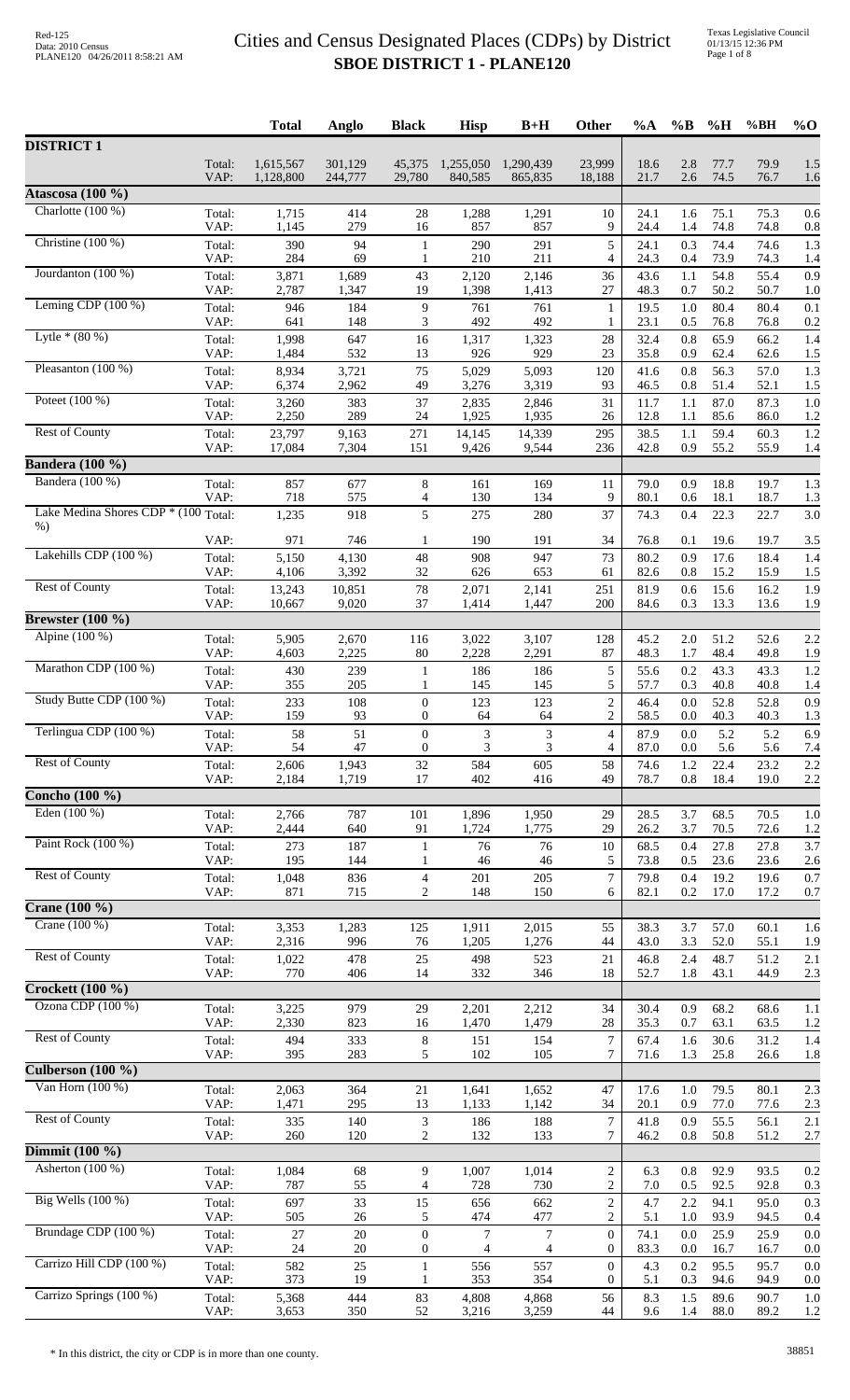| <b>DISTRICT 1</b><br>Dimmit (100 %)<br>Catarina CDP (100 %)<br>Total:<br>118<br>23<br>$\boldsymbol{0}$<br>94<br>94<br>19.5<br>0.0<br>79.7<br>79.7<br>1<br>0.8<br>81.3<br>VAP:<br>96<br>18<br>78<br>78<br>18.8<br>81.3<br>$\boldsymbol{0}$<br>0<br>0.0<br>0.0<br><b>Rest of County</b><br>604<br>18<br>0.7<br>70.2<br>2,120<br>14<br>1,488<br>1,498<br>28.5<br>70.7<br>0.8<br>Total:<br>VAP:<br>1,557<br>493<br>9<br>1,052<br>12<br>1,045<br>31.7<br>0.6<br>67.1<br>67.6<br>0.8<br>Ector (100 %)<br>Gardendale CDP (100 %)<br>1.3<br>1,574<br>1,323<br>20<br>221<br>240<br>14.0<br>15.2<br>0.7<br>Total:<br>11<br>84.1<br>VAP:<br>1,186<br>1,005<br>13<br>8<br>161<br>173<br>84.7<br>1.1<br>13.6<br>14.6<br>0.7<br>Goldsmith (100 %)<br>203<br>3<br>47<br>49<br>5<br>1.2<br>18.3<br>1.9<br>Total:<br>257<br>79.0<br>19.1<br>VAP:<br>203<br>162<br>$\overline{2}$<br>34<br>5<br>36<br>79.8<br>1.0<br>16.7<br>17.7<br>2.5<br>Odessa (98 %)<br>98,270<br>51.2<br>2.0<br>40,216<br>6,304<br>50,351<br>56,042<br>2,012<br>40.9<br>6.4<br>57.0<br>Total:<br>32,593<br>36,263<br>5.8<br>VAP:<br>70,367<br>4,092<br>32,393<br>1,511<br>46.3<br>46.0<br>51.5<br>2.1<br>West Odessa CDP (100 %)<br>61.8<br>Total:<br>22,707<br>8,216<br>322<br>14,041<br>14,240<br>1.4<br>62.7<br>1.1<br>251<br>36.2<br>6,459<br>159<br>8,600<br>8,712<br>42.0<br>1.0<br>56.0<br>56.7<br>VAP:<br>15,363<br>192<br>1.2<br><b>Rest of County</b><br>53.6<br>7,807<br>44.3<br>1.4<br>54.5<br>1.2<br>Total:<br>14,322<br>6,348<br>198<br>7,671<br>167<br>48.5<br>1.3<br>VAP:<br>10,203<br>5,046<br>105<br>49.5<br>1.0<br>49.3<br>4,947<br>5,026<br>131<br><b>Edwards</b> (100 %)<br>Rocksprings (100 %)<br>1,182<br>285<br>12<br>74.5<br>Total:<br>881<br>891<br>6<br>24.1<br>1.0<br>75.4<br>0.5<br>VAP:<br>884<br>237<br>635<br>0.8<br>71.8<br>72.5<br>7<br>641<br>6<br>26.8<br>0.7<br>Rest of County<br>820<br>662<br>$\boldsymbol{0}$<br>146<br>146<br>12<br>17.8<br>1.5<br>Total:<br>80.7<br>$0.0\,$<br>17.8<br>585<br>$\theta$<br>VAP:<br>701<br>106<br>106<br>10<br>83.5<br>0.0<br>15.1<br>15.1<br>1.4<br>El Paso (100 %)<br>Agua Dulce CDP (100 %)<br>$\ensuremath{\mathfrak{Z}}$<br>Total:<br>3,014<br>$22\,$<br>2,990<br>2,991<br>0.7<br>0.1<br>99.2<br>99.2<br>0.0<br>1<br>$\mathbf{2}$<br>VAP:<br>1,764<br>15<br>1,748<br>0.9<br>99.0<br>99.1<br>1,747<br>0.1<br>0.1<br>1<br>Anthony $(100\%)$<br>69.4<br>Total:<br>5,011<br>915<br>484<br>175<br>18.3<br>9.7<br>78.2<br>3.5<br>3,478<br>3,921<br>VAP:<br>4,013<br>11.3<br>853<br>454<br>2,559<br>2,988<br>172<br>21.3<br>63.8<br>74.5<br>4.3<br>Butterfield CDP (100 %)<br>Total:<br>114<br>$\,8$<br>$\boldsymbol{0}$<br>7.0<br>0.0<br>93.0<br>0.0<br>$\boldsymbol{0}$<br>106<br>106<br>93.0<br>74<br>91.9<br>VAP:<br>$\mathbf{0}$<br>68<br>$\boldsymbol{0}$<br>8.1<br>0.0<br>91.9<br>0.0<br>6<br>68<br>Canutillo CDP (100 %)<br>476<br>90<br>90.8<br>91.9<br>Total:<br>6,321<br>5,737<br>5,808<br>37<br>7.5<br>1.4<br>0.6<br>VAP:<br>4,215<br>55<br>24<br>9.5<br>1.3<br>88.8<br>400<br>3,742<br>3,791<br>89.9<br>0.6<br>Clint $(100\%)$<br>91<br>3<br>832<br>833<br>$\overline{c}$<br>9.8<br>0.3<br>89.8<br>0.2<br>Total:<br>926<br>90.0<br>$\mathbf{2}$<br>$\overline{0}$<br>703<br>84<br>VAP:<br>618<br>619<br>11.9<br>0.3<br>87.9<br>88.1<br>0.0<br>El Paso (100 %)<br>80.7<br>543,988<br>12,707<br>14.2<br>4.0<br>83.8<br>2.0<br>Total:<br>649,121<br>92,426<br>26,196<br>523,721<br>VAP:<br>75,924<br>374,509<br>78.3<br>460,127<br>16,880<br>360,252<br>9,694<br>16.5<br>3.7<br>81.4<br>2.1<br>Fabens CDP (100 %)<br>240<br>17<br>2.9<br>0.6<br>96.8<br>0.2<br>Total:<br>8,257<br>51<br>7,993<br>8,000<br>96.9<br>5,388<br>31<br>3.2<br>VAP:<br>174<br>5,194<br>5,201<br>13<br>0.6<br>96.4<br>96.5<br>0.2<br>Fort Bliss CDP $(100\%)$<br>8,591<br>5,227<br>Total:<br>1,424<br>1,573<br>2,868<br>496<br>60.8<br>18.3<br>33.4<br>5.8<br>16.6<br>VAP:<br>6,308<br>3,967<br>964<br>1,974<br>62.9<br>15.3<br>16.9<br>31.3<br>5.8<br>1,069<br>367<br>Homestead Meadows North CDP Total:<br>32<br>0.6<br>89.5<br>89.9<br>0.7<br>5,124<br>480<br>4,588<br>4,606<br>38<br>9.4<br>$(100\%)$<br>3,428<br>410<br>20<br>2,975<br>2,990<br>28<br>12.0<br>0.6<br>86.8<br>87.2<br>0.8<br>VAP:<br>Homestead Meadows South CDP Total:<br>124<br>31<br>7,079<br>23<br>1.7<br>0.4<br>97.7<br>7,247<br>7,100<br>98.0<br>0.3<br>$(100\%)$<br>VAP:<br>4,910<br>95<br>4,788<br>4,799<br>1.9<br>0.3<br>97.5<br>97.7<br>17<br>16<br>0.3<br>Horizon City (100 %)<br>481<br>85.9<br>Total:<br>16,735<br>1,890<br>14,373<br>14,705<br>140<br>11.3<br>2.9<br>87.9<br>0.8<br>1,481<br>2.7<br>82.6<br>VAP:<br>10,346<br>277<br>8,550<br>8,764<br>14.3<br>84.7<br>101<br>Morning Glory CDP (100 %)<br>$\boldsymbol{0}$<br>0.2<br>98.0<br>Total:<br>651<br>13<br>638<br>638<br>2.0<br>98.0<br>0.0<br>1<br>VAP:<br>439<br>9<br>430<br>430<br>$\overline{0}$<br>2.1<br>0.2<br>97.9<br>97.9<br>0.0<br>Prado Verde CDP (100 %)<br>69<br>246<br>$\overline{4}$<br>169<br>173<br>28.0<br>68.7<br>70.3<br>Total:<br>4<br>1.6<br>1.6<br>$\overline{2}$<br>VAP:<br>201<br>64<br>131<br>133<br>4<br>31.8<br>1.0<br>65.2<br>66.2<br>2.0<br>San Elizario CDP (100 %)<br>13,603<br>30<br>13,428<br>13,438<br>49<br>0.9<br>0.2<br>98.7<br>98.8<br>0.4<br>Total:<br>116<br>VAP:<br>8,579<br>0.2<br>98.5<br>86<br>14<br>8,452<br>8,457<br>36<br>1.0<br>98.6<br>0.4<br>Socorro $(100\%)$<br>32,013<br>657<br>96.7<br>Total:<br>115<br>30,964<br>31,025<br>331<br>2.1<br>0.4<br>96.9<br>1.0<br>20,922<br>VAP:<br>21,600<br>491<br>20,885<br>2.3<br>0.3<br>96.7<br>56<br>187<br>96.9<br>0.9<br>Sparks CDP (100 %)<br>4,529<br>13<br>9<br>0.3<br>0.2<br>99.1<br>Total:<br>4,488<br>4,494<br>22<br>99.2<br>0.5<br>VAP:<br>2,926<br>11<br>2,895<br>2,900<br>15<br>0.4<br>0.2<br>98.9<br>7<br>99.1<br>0.5<br>Tornillo CDP (100 %)<br>18<br>3<br>98.7<br>Total:<br>1,568<br>1,547<br>1,550<br>$\boldsymbol{0}$<br>0.2<br>98.9<br>0.0<br>1.1<br>980<br>1.4<br>VAP:<br>14<br>$\boldsymbol{0}$<br>966<br>$\overline{0}$<br>0.0<br>98.6<br>98.6<br>0.0<br>966<br>Vinton $(100\%)$<br>99<br>12<br>$\tau$<br>94.4<br>1,971<br>1,865<br>5.0<br>94.6<br>0.4<br>Total:<br>1,861<br>0.6<br>7<br>3<br>VAP:<br>1,303<br>86<br>1,214<br>92.9<br>93.2<br>1,210<br>6.6<br>0.5<br>0.2<br>Westway CDP (100 %)<br>21<br>8<br>97.3<br>Total:<br>4,188<br>97<br>4,083<br>2.3<br>0.5<br>97.5<br>0.2<br>4,077<br>2,802<br>79<br>VAP:<br>16<br>2,711<br>2,716<br>7<br>2.8<br>0.6<br>96.8<br>96.9<br>0.2<br><b>Rest of County</b><br>7.2<br>90.7<br>Total:<br>31,417<br>2,265<br>556<br>28,492<br>28,942<br>210<br>1.8<br>92.1<br>0.7<br>VAP:<br>19,728<br>1,835<br>17,757<br>9.3<br>1.8<br>88.5<br>348<br>17,450<br>136<br>90.0<br>0.7<br>Frio (100 %)<br>Bigfoot CDP (100 %)<br>246<br>$\,8$<br>Total:<br>450<br>192<br>196<br>54.7<br>0.9<br>42.7<br>$\overline{4}$<br>43.6<br>1.8<br>VAP:<br>340<br>194<br>137<br>141<br>5<br>57.1<br>1.2<br>40.3<br>$\overline{4}$<br>41.5<br>1.5<br>Dilley $(100\%)$<br>73.3<br>84.6<br>Total:<br>3,894<br>534<br>449<br>2,856<br>3,294<br>66<br>13.7<br>11.5<br>1.7<br>VAP:<br>3,050<br>454<br>447<br>2,533<br>63<br>14.9<br>14.7<br>68.8<br>83.0<br>2,097<br>2.1<br>Hilltop CDP (Frio) (100 %)<br>21<br>3<br>91.3<br>Total:<br>287<br>$\overline{c}$<br>262<br>263<br>7.3<br>0.7<br>91.6<br>1.0<br>VAP:<br>$20\,$<br>$\overline{2}$<br>181<br>159<br>160<br>1<br>11.0<br>1.1<br>87.8<br>88.4<br>0.6<br>Moore CDP (100 %)<br>$\sqrt{5}$<br>475<br>175<br>294<br>61.3<br>1.3<br>Total:<br>291<br>6<br>36.8<br>1.1<br>61.9<br>VAP:<br>$\overline{c}$<br>212<br>363<br>146<br>213<br>4<br>40.2<br>$0.6\,$<br>58.4<br>58.7<br>1.1 |  | <b>Total</b> | Anglo | <b>Black</b> | <b>Hisp</b> | $B+H$ | Other | $\%A$ | $\%$ B | $\%$ H | %BH | $\%$ O |
|------------------------------------------------------------------------------------------------------------------------------------------------------------------------------------------------------------------------------------------------------------------------------------------------------------------------------------------------------------------------------------------------------------------------------------------------------------------------------------------------------------------------------------------------------------------------------------------------------------------------------------------------------------------------------------------------------------------------------------------------------------------------------------------------------------------------------------------------------------------------------------------------------------------------------------------------------------------------------------------------------------------------------------------------------------------------------------------------------------------------------------------------------------------------------------------------------------------------------------------------------------------------------------------------------------------------------------------------------------------------------------------------------------------------------------------------------------------------------------------------------------------------------------------------------------------------------------------------------------------------------------------------------------------------------------------------------------------------------------------------------------------------------------------------------------------------------------------------------------------------------------------------------------------------------------------------------------------------------------------------------------------------------------------------------------------------------------------------------------------------------------------------------------------------------------------------------------------------------------------------------------------------------------------------------------------------------------------------------------------------------------------------------------------------------------------------------------------------------------------------------------------------------------------------------------------------------------------------------------------------------------------------------------------------------------------------------------------------------------------------------------------------------------------------------------------------------------------------------------------------------------------------------------------------------------------------------------------------------------------------------------------------------------------------------------------------------------------------------------------------------------------------------------------------------------------------------------------------------------------------------------------------------------------------------------------------------------------------------------------------------------------------------------------------------------------------------------------------------------------------------------------------------------------------------------------------------------------------------------------------------------------------------------------------------------------------------------------------------------------------------------------------------------------------------------------------------------------------------------------------------------------------------------------------------------------------------------------------------------------------------------------------------------------------------------------------------------------------------------------------------------------------------------------------------------------------------------------------------------------------------------------------------------------------------------------------------------------------------------------------------------------------------------------------------------------------------------------------------------------------------------------------------------------------------------------------------------------------------------------------------------------------------------------------------------------------------------------------------------------------------------------------------------------------------------------------------------------------------------------------------------------------------------------------------------------------------------------------------------------------------------------------------------------------------------------------------------------------------------------------------------------------------------------------------------------------------------------------------------------------------------------------------------------------------------------------------------------------------------------------------------------------------------------------------------------------------------------------------------------------------------------------------------------------------------------------------------------------------------------------------------------------------------------------------------------------------------------------------------------------------------------------------------------------------------------------------------------------------------------------------------------------------------------------------------------------------------------------------------------------------------------------------------------------------------------------------------------------------------------------------------------------------------------------------------------------------------------------------------------------------------------------------------------------------------------------------------------------------------------------------------------------------------------------------------------------------------------------------------------------------------------------------------------------------------------------------------------------------------------------------------------------------------------------------------------------------------------------------------------------------------------------------------------------------------------------------------------------------------------------------------------------------------------------------------------------------------------------------------------------------------------------------------------------------------------------------------------------------------------------------------------------------------------------------------------------------------------------------------------------------------------------------------------------------------------------------------------------------------------------------------------------------------------------------------------------------------------------------------------------------------------------------------------------------------------------------------------------------------------------|--|--------------|-------|--------------|-------------|-------|-------|-------|--------|--------|-----|--------|
|                                                                                                                                                                                                                                                                                                                                                                                                                                                                                                                                                                                                                                                                                                                                                                                                                                                                                                                                                                                                                                                                                                                                                                                                                                                                                                                                                                                                                                                                                                                                                                                                                                                                                                                                                                                                                                                                                                                                                                                                                                                                                                                                                                                                                                                                                                                                                                                                                                                                                                                                                                                                                                                                                                                                                                                                                                                                                                                                                                                                                                                                                                                                                                                                                                                                                                                                                                                                                                                                                                                                                                                                                                                                                                                                                                                                                                                                                                                                                                                                                                                                                                                                                                                                                                                                                                                                                                                                                                                                                                                                                                                                                                                                                                                                                                                                                                                                                                                                                                                                                                                                                                                                                                                                                                                                                                                                                                                                                                                                                                                                                                                                                                                                                                                                                                                                                                                                                                                                                                                                                                                                                                                                                                                                                                                                                                                                                                                                                                                                                                                                                                                                                                                                                                                                                                                                                                                                                                                                                                                                                                                                                                                                                                                                                                                                                                                                                                                                                                                                                                                                                                                                                        |  |              |       |              |             |       |       |       |        |        |     |        |
|                                                                                                                                                                                                                                                                                                                                                                                                                                                                                                                                                                                                                                                                                                                                                                                                                                                                                                                                                                                                                                                                                                                                                                                                                                                                                                                                                                                                                                                                                                                                                                                                                                                                                                                                                                                                                                                                                                                                                                                                                                                                                                                                                                                                                                                                                                                                                                                                                                                                                                                                                                                                                                                                                                                                                                                                                                                                                                                                                                                                                                                                                                                                                                                                                                                                                                                                                                                                                                                                                                                                                                                                                                                                                                                                                                                                                                                                                                                                                                                                                                                                                                                                                                                                                                                                                                                                                                                                                                                                                                                                                                                                                                                                                                                                                                                                                                                                                                                                                                                                                                                                                                                                                                                                                                                                                                                                                                                                                                                                                                                                                                                                                                                                                                                                                                                                                                                                                                                                                                                                                                                                                                                                                                                                                                                                                                                                                                                                                                                                                                                                                                                                                                                                                                                                                                                                                                                                                                                                                                                                                                                                                                                                                                                                                                                                                                                                                                                                                                                                                                                                                                                                                        |  |              |       |              |             |       |       |       |        |        |     |        |
|                                                                                                                                                                                                                                                                                                                                                                                                                                                                                                                                                                                                                                                                                                                                                                                                                                                                                                                                                                                                                                                                                                                                                                                                                                                                                                                                                                                                                                                                                                                                                                                                                                                                                                                                                                                                                                                                                                                                                                                                                                                                                                                                                                                                                                                                                                                                                                                                                                                                                                                                                                                                                                                                                                                                                                                                                                                                                                                                                                                                                                                                                                                                                                                                                                                                                                                                                                                                                                                                                                                                                                                                                                                                                                                                                                                                                                                                                                                                                                                                                                                                                                                                                                                                                                                                                                                                                                                                                                                                                                                                                                                                                                                                                                                                                                                                                                                                                                                                                                                                                                                                                                                                                                                                                                                                                                                                                                                                                                                                                                                                                                                                                                                                                                                                                                                                                                                                                                                                                                                                                                                                                                                                                                                                                                                                                                                                                                                                                                                                                                                                                                                                                                                                                                                                                                                                                                                                                                                                                                                                                                                                                                                                                                                                                                                                                                                                                                                                                                                                                                                                                                                                                        |  |              |       |              |             |       |       |       |        |        |     |        |
|                                                                                                                                                                                                                                                                                                                                                                                                                                                                                                                                                                                                                                                                                                                                                                                                                                                                                                                                                                                                                                                                                                                                                                                                                                                                                                                                                                                                                                                                                                                                                                                                                                                                                                                                                                                                                                                                                                                                                                                                                                                                                                                                                                                                                                                                                                                                                                                                                                                                                                                                                                                                                                                                                                                                                                                                                                                                                                                                                                                                                                                                                                                                                                                                                                                                                                                                                                                                                                                                                                                                                                                                                                                                                                                                                                                                                                                                                                                                                                                                                                                                                                                                                                                                                                                                                                                                                                                                                                                                                                                                                                                                                                                                                                                                                                                                                                                                                                                                                                                                                                                                                                                                                                                                                                                                                                                                                                                                                                                                                                                                                                                                                                                                                                                                                                                                                                                                                                                                                                                                                                                                                                                                                                                                                                                                                                                                                                                                                                                                                                                                                                                                                                                                                                                                                                                                                                                                                                                                                                                                                                                                                                                                                                                                                                                                                                                                                                                                                                                                                                                                                                                                                        |  |              |       |              |             |       |       |       |        |        |     |        |
|                                                                                                                                                                                                                                                                                                                                                                                                                                                                                                                                                                                                                                                                                                                                                                                                                                                                                                                                                                                                                                                                                                                                                                                                                                                                                                                                                                                                                                                                                                                                                                                                                                                                                                                                                                                                                                                                                                                                                                                                                                                                                                                                                                                                                                                                                                                                                                                                                                                                                                                                                                                                                                                                                                                                                                                                                                                                                                                                                                                                                                                                                                                                                                                                                                                                                                                                                                                                                                                                                                                                                                                                                                                                                                                                                                                                                                                                                                                                                                                                                                                                                                                                                                                                                                                                                                                                                                                                                                                                                                                                                                                                                                                                                                                                                                                                                                                                                                                                                                                                                                                                                                                                                                                                                                                                                                                                                                                                                                                                                                                                                                                                                                                                                                                                                                                                                                                                                                                                                                                                                                                                                                                                                                                                                                                                                                                                                                                                                                                                                                                                                                                                                                                                                                                                                                                                                                                                                                                                                                                                                                                                                                                                                                                                                                                                                                                                                                                                                                                                                                                                                                                                                        |  |              |       |              |             |       |       |       |        |        |     |        |
|                                                                                                                                                                                                                                                                                                                                                                                                                                                                                                                                                                                                                                                                                                                                                                                                                                                                                                                                                                                                                                                                                                                                                                                                                                                                                                                                                                                                                                                                                                                                                                                                                                                                                                                                                                                                                                                                                                                                                                                                                                                                                                                                                                                                                                                                                                                                                                                                                                                                                                                                                                                                                                                                                                                                                                                                                                                                                                                                                                                                                                                                                                                                                                                                                                                                                                                                                                                                                                                                                                                                                                                                                                                                                                                                                                                                                                                                                                                                                                                                                                                                                                                                                                                                                                                                                                                                                                                                                                                                                                                                                                                                                                                                                                                                                                                                                                                                                                                                                                                                                                                                                                                                                                                                                                                                                                                                                                                                                                                                                                                                                                                                                                                                                                                                                                                                                                                                                                                                                                                                                                                                                                                                                                                                                                                                                                                                                                                                                                                                                                                                                                                                                                                                                                                                                                                                                                                                                                                                                                                                                                                                                                                                                                                                                                                                                                                                                                                                                                                                                                                                                                                                                        |  |              |       |              |             |       |       |       |        |        |     |        |
|                                                                                                                                                                                                                                                                                                                                                                                                                                                                                                                                                                                                                                                                                                                                                                                                                                                                                                                                                                                                                                                                                                                                                                                                                                                                                                                                                                                                                                                                                                                                                                                                                                                                                                                                                                                                                                                                                                                                                                                                                                                                                                                                                                                                                                                                                                                                                                                                                                                                                                                                                                                                                                                                                                                                                                                                                                                                                                                                                                                                                                                                                                                                                                                                                                                                                                                                                                                                                                                                                                                                                                                                                                                                                                                                                                                                                                                                                                                                                                                                                                                                                                                                                                                                                                                                                                                                                                                                                                                                                                                                                                                                                                                                                                                                                                                                                                                                                                                                                                                                                                                                                                                                                                                                                                                                                                                                                                                                                                                                                                                                                                                                                                                                                                                                                                                                                                                                                                                                                                                                                                                                                                                                                                                                                                                                                                                                                                                                                                                                                                                                                                                                                                                                                                                                                                                                                                                                                                                                                                                                                                                                                                                                                                                                                                                                                                                                                                                                                                                                                                                                                                                                                        |  |              |       |              |             |       |       |       |        |        |     |        |
|                                                                                                                                                                                                                                                                                                                                                                                                                                                                                                                                                                                                                                                                                                                                                                                                                                                                                                                                                                                                                                                                                                                                                                                                                                                                                                                                                                                                                                                                                                                                                                                                                                                                                                                                                                                                                                                                                                                                                                                                                                                                                                                                                                                                                                                                                                                                                                                                                                                                                                                                                                                                                                                                                                                                                                                                                                                                                                                                                                                                                                                                                                                                                                                                                                                                                                                                                                                                                                                                                                                                                                                                                                                                                                                                                                                                                                                                                                                                                                                                                                                                                                                                                                                                                                                                                                                                                                                                                                                                                                                                                                                                                                                                                                                                                                                                                                                                                                                                                                                                                                                                                                                                                                                                                                                                                                                                                                                                                                                                                                                                                                                                                                                                                                                                                                                                                                                                                                                                                                                                                                                                                                                                                                                                                                                                                                                                                                                                                                                                                                                                                                                                                                                                                                                                                                                                                                                                                                                                                                                                                                                                                                                                                                                                                                                                                                                                                                                                                                                                                                                                                                                                                        |  |              |       |              |             |       |       |       |        |        |     |        |
|                                                                                                                                                                                                                                                                                                                                                                                                                                                                                                                                                                                                                                                                                                                                                                                                                                                                                                                                                                                                                                                                                                                                                                                                                                                                                                                                                                                                                                                                                                                                                                                                                                                                                                                                                                                                                                                                                                                                                                                                                                                                                                                                                                                                                                                                                                                                                                                                                                                                                                                                                                                                                                                                                                                                                                                                                                                                                                                                                                                                                                                                                                                                                                                                                                                                                                                                                                                                                                                                                                                                                                                                                                                                                                                                                                                                                                                                                                                                                                                                                                                                                                                                                                                                                                                                                                                                                                                                                                                                                                                                                                                                                                                                                                                                                                                                                                                                                                                                                                                                                                                                                                                                                                                                                                                                                                                                                                                                                                                                                                                                                                                                                                                                                                                                                                                                                                                                                                                                                                                                                                                                                                                                                                                                                                                                                                                                                                                                                                                                                                                                                                                                                                                                                                                                                                                                                                                                                                                                                                                                                                                                                                                                                                                                                                                                                                                                                                                                                                                                                                                                                                                                                        |  |              |       |              |             |       |       |       |        |        |     |        |
|                                                                                                                                                                                                                                                                                                                                                                                                                                                                                                                                                                                                                                                                                                                                                                                                                                                                                                                                                                                                                                                                                                                                                                                                                                                                                                                                                                                                                                                                                                                                                                                                                                                                                                                                                                                                                                                                                                                                                                                                                                                                                                                                                                                                                                                                                                                                                                                                                                                                                                                                                                                                                                                                                                                                                                                                                                                                                                                                                                                                                                                                                                                                                                                                                                                                                                                                                                                                                                                                                                                                                                                                                                                                                                                                                                                                                                                                                                                                                                                                                                                                                                                                                                                                                                                                                                                                                                                                                                                                                                                                                                                                                                                                                                                                                                                                                                                                                                                                                                                                                                                                                                                                                                                                                                                                                                                                                                                                                                                                                                                                                                                                                                                                                                                                                                                                                                                                                                                                                                                                                                                                                                                                                                                                                                                                                                                                                                                                                                                                                                                                                                                                                                                                                                                                                                                                                                                                                                                                                                                                                                                                                                                                                                                                                                                                                                                                                                                                                                                                                                                                                                                                                        |  |              |       |              |             |       |       |       |        |        |     |        |
|                                                                                                                                                                                                                                                                                                                                                                                                                                                                                                                                                                                                                                                                                                                                                                                                                                                                                                                                                                                                                                                                                                                                                                                                                                                                                                                                                                                                                                                                                                                                                                                                                                                                                                                                                                                                                                                                                                                                                                                                                                                                                                                                                                                                                                                                                                                                                                                                                                                                                                                                                                                                                                                                                                                                                                                                                                                                                                                                                                                                                                                                                                                                                                                                                                                                                                                                                                                                                                                                                                                                                                                                                                                                                                                                                                                                                                                                                                                                                                                                                                                                                                                                                                                                                                                                                                                                                                                                                                                                                                                                                                                                                                                                                                                                                                                                                                                                                                                                                                                                                                                                                                                                                                                                                                                                                                                                                                                                                                                                                                                                                                                                                                                                                                                                                                                                                                                                                                                                                                                                                                                                                                                                                                                                                                                                                                                                                                                                                                                                                                                                                                                                                                                                                                                                                                                                                                                                                                                                                                                                                                                                                                                                                                                                                                                                                                                                                                                                                                                                                                                                                                                                                        |  |              |       |              |             |       |       |       |        |        |     |        |
|                                                                                                                                                                                                                                                                                                                                                                                                                                                                                                                                                                                                                                                                                                                                                                                                                                                                                                                                                                                                                                                                                                                                                                                                                                                                                                                                                                                                                                                                                                                                                                                                                                                                                                                                                                                                                                                                                                                                                                                                                                                                                                                                                                                                                                                                                                                                                                                                                                                                                                                                                                                                                                                                                                                                                                                                                                                                                                                                                                                                                                                                                                                                                                                                                                                                                                                                                                                                                                                                                                                                                                                                                                                                                                                                                                                                                                                                                                                                                                                                                                                                                                                                                                                                                                                                                                                                                                                                                                                                                                                                                                                                                                                                                                                                                                                                                                                                                                                                                                                                                                                                                                                                                                                                                                                                                                                                                                                                                                                                                                                                                                                                                                                                                                                                                                                                                                                                                                                                                                                                                                                                                                                                                                                                                                                                                                                                                                                                                                                                                                                                                                                                                                                                                                                                                                                                                                                                                                                                                                                                                                                                                                                                                                                                                                                                                                                                                                                                                                                                                                                                                                                                                        |  |              |       |              |             |       |       |       |        |        |     |        |
|                                                                                                                                                                                                                                                                                                                                                                                                                                                                                                                                                                                                                                                                                                                                                                                                                                                                                                                                                                                                                                                                                                                                                                                                                                                                                                                                                                                                                                                                                                                                                                                                                                                                                                                                                                                                                                                                                                                                                                                                                                                                                                                                                                                                                                                                                                                                                                                                                                                                                                                                                                                                                                                                                                                                                                                                                                                                                                                                                                                                                                                                                                                                                                                                                                                                                                                                                                                                                                                                                                                                                                                                                                                                                                                                                                                                                                                                                                                                                                                                                                                                                                                                                                                                                                                                                                                                                                                                                                                                                                                                                                                                                                                                                                                                                                                                                                                                                                                                                                                                                                                                                                                                                                                                                                                                                                                                                                                                                                                                                                                                                                                                                                                                                                                                                                                                                                                                                                                                                                                                                                                                                                                                                                                                                                                                                                                                                                                                                                                                                                                                                                                                                                                                                                                                                                                                                                                                                                                                                                                                                                                                                                                                                                                                                                                                                                                                                                                                                                                                                                                                                                                                                        |  |              |       |              |             |       |       |       |        |        |     |        |
|                                                                                                                                                                                                                                                                                                                                                                                                                                                                                                                                                                                                                                                                                                                                                                                                                                                                                                                                                                                                                                                                                                                                                                                                                                                                                                                                                                                                                                                                                                                                                                                                                                                                                                                                                                                                                                                                                                                                                                                                                                                                                                                                                                                                                                                                                                                                                                                                                                                                                                                                                                                                                                                                                                                                                                                                                                                                                                                                                                                                                                                                                                                                                                                                                                                                                                                                                                                                                                                                                                                                                                                                                                                                                                                                                                                                                                                                                                                                                                                                                                                                                                                                                                                                                                                                                                                                                                                                                                                                                                                                                                                                                                                                                                                                                                                                                                                                                                                                                                                                                                                                                                                                                                                                                                                                                                                                                                                                                                                                                                                                                                                                                                                                                                                                                                                                                                                                                                                                                                                                                                                                                                                                                                                                                                                                                                                                                                                                                                                                                                                                                                                                                                                                                                                                                                                                                                                                                                                                                                                                                                                                                                                                                                                                                                                                                                                                                                                                                                                                                                                                                                                                                        |  |              |       |              |             |       |       |       |        |        |     |        |
|                                                                                                                                                                                                                                                                                                                                                                                                                                                                                                                                                                                                                                                                                                                                                                                                                                                                                                                                                                                                                                                                                                                                                                                                                                                                                                                                                                                                                                                                                                                                                                                                                                                                                                                                                                                                                                                                                                                                                                                                                                                                                                                                                                                                                                                                                                                                                                                                                                                                                                                                                                                                                                                                                                                                                                                                                                                                                                                                                                                                                                                                                                                                                                                                                                                                                                                                                                                                                                                                                                                                                                                                                                                                                                                                                                                                                                                                                                                                                                                                                                                                                                                                                                                                                                                                                                                                                                                                                                                                                                                                                                                                                                                                                                                                                                                                                                                                                                                                                                                                                                                                                                                                                                                                                                                                                                                                                                                                                                                                                                                                                                                                                                                                                                                                                                                                                                                                                                                                                                                                                                                                                                                                                                                                                                                                                                                                                                                                                                                                                                                                                                                                                                                                                                                                                                                                                                                                                                                                                                                                                                                                                                                                                                                                                                                                                                                                                                                                                                                                                                                                                                                                                        |  |              |       |              |             |       |       |       |        |        |     |        |
|                                                                                                                                                                                                                                                                                                                                                                                                                                                                                                                                                                                                                                                                                                                                                                                                                                                                                                                                                                                                                                                                                                                                                                                                                                                                                                                                                                                                                                                                                                                                                                                                                                                                                                                                                                                                                                                                                                                                                                                                                                                                                                                                                                                                                                                                                                                                                                                                                                                                                                                                                                                                                                                                                                                                                                                                                                                                                                                                                                                                                                                                                                                                                                                                                                                                                                                                                                                                                                                                                                                                                                                                                                                                                                                                                                                                                                                                                                                                                                                                                                                                                                                                                                                                                                                                                                                                                                                                                                                                                                                                                                                                                                                                                                                                                                                                                                                                                                                                                                                                                                                                                                                                                                                                                                                                                                                                                                                                                                                                                                                                                                                                                                                                                                                                                                                                                                                                                                                                                                                                                                                                                                                                                                                                                                                                                                                                                                                                                                                                                                                                                                                                                                                                                                                                                                                                                                                                                                                                                                                                                                                                                                                                                                                                                                                                                                                                                                                                                                                                                                                                                                                                                        |  |              |       |              |             |       |       |       |        |        |     |        |
|                                                                                                                                                                                                                                                                                                                                                                                                                                                                                                                                                                                                                                                                                                                                                                                                                                                                                                                                                                                                                                                                                                                                                                                                                                                                                                                                                                                                                                                                                                                                                                                                                                                                                                                                                                                                                                                                                                                                                                                                                                                                                                                                                                                                                                                                                                                                                                                                                                                                                                                                                                                                                                                                                                                                                                                                                                                                                                                                                                                                                                                                                                                                                                                                                                                                                                                                                                                                                                                                                                                                                                                                                                                                                                                                                                                                                                                                                                                                                                                                                                                                                                                                                                                                                                                                                                                                                                                                                                                                                                                                                                                                                                                                                                                                                                                                                                                                                                                                                                                                                                                                                                                                                                                                                                                                                                                                                                                                                                                                                                                                                                                                                                                                                                                                                                                                                                                                                                                                                                                                                                                                                                                                                                                                                                                                                                                                                                                                                                                                                                                                                                                                                                                                                                                                                                                                                                                                                                                                                                                                                                                                                                                                                                                                                                                                                                                                                                                                                                                                                                                                                                                                                        |  |              |       |              |             |       |       |       |        |        |     |        |
|                                                                                                                                                                                                                                                                                                                                                                                                                                                                                                                                                                                                                                                                                                                                                                                                                                                                                                                                                                                                                                                                                                                                                                                                                                                                                                                                                                                                                                                                                                                                                                                                                                                                                                                                                                                                                                                                                                                                                                                                                                                                                                                                                                                                                                                                                                                                                                                                                                                                                                                                                                                                                                                                                                                                                                                                                                                                                                                                                                                                                                                                                                                                                                                                                                                                                                                                                                                                                                                                                                                                                                                                                                                                                                                                                                                                                                                                                                                                                                                                                                                                                                                                                                                                                                                                                                                                                                                                                                                                                                                                                                                                                                                                                                                                                                                                                                                                                                                                                                                                                                                                                                                                                                                                                                                                                                                                                                                                                                                                                                                                                                                                                                                                                                                                                                                                                                                                                                                                                                                                                                                                                                                                                                                                                                                                                                                                                                                                                                                                                                                                                                                                                                                                                                                                                                                                                                                                                                                                                                                                                                                                                                                                                                                                                                                                                                                                                                                                                                                                                                                                                                                                                        |  |              |       |              |             |       |       |       |        |        |     |        |
|                                                                                                                                                                                                                                                                                                                                                                                                                                                                                                                                                                                                                                                                                                                                                                                                                                                                                                                                                                                                                                                                                                                                                                                                                                                                                                                                                                                                                                                                                                                                                                                                                                                                                                                                                                                                                                                                                                                                                                                                                                                                                                                                                                                                                                                                                                                                                                                                                                                                                                                                                                                                                                                                                                                                                                                                                                                                                                                                                                                                                                                                                                                                                                                                                                                                                                                                                                                                                                                                                                                                                                                                                                                                                                                                                                                                                                                                                                                                                                                                                                                                                                                                                                                                                                                                                                                                                                                                                                                                                                                                                                                                                                                                                                                                                                                                                                                                                                                                                                                                                                                                                                                                                                                                                                                                                                                                                                                                                                                                                                                                                                                                                                                                                                                                                                                                                                                                                                                                                                                                                                                                                                                                                                                                                                                                                                                                                                                                                                                                                                                                                                                                                                                                                                                                                                                                                                                                                                                                                                                                                                                                                                                                                                                                                                                                                                                                                                                                                                                                                                                                                                                                                        |  |              |       |              |             |       |       |       |        |        |     |        |
|                                                                                                                                                                                                                                                                                                                                                                                                                                                                                                                                                                                                                                                                                                                                                                                                                                                                                                                                                                                                                                                                                                                                                                                                                                                                                                                                                                                                                                                                                                                                                                                                                                                                                                                                                                                                                                                                                                                                                                                                                                                                                                                                                                                                                                                                                                                                                                                                                                                                                                                                                                                                                                                                                                                                                                                                                                                                                                                                                                                                                                                                                                                                                                                                                                                                                                                                                                                                                                                                                                                                                                                                                                                                                                                                                                                                                                                                                                                                                                                                                                                                                                                                                                                                                                                                                                                                                                                                                                                                                                                                                                                                                                                                                                                                                                                                                                                                                                                                                                                                                                                                                                                                                                                                                                                                                                                                                                                                                                                                                                                                                                                                                                                                                                                                                                                                                                                                                                                                                                                                                                                                                                                                                                                                                                                                                                                                                                                                                                                                                                                                                                                                                                                                                                                                                                                                                                                                                                                                                                                                                                                                                                                                                                                                                                                                                                                                                                                                                                                                                                                                                                                                                        |  |              |       |              |             |       |       |       |        |        |     |        |
|                                                                                                                                                                                                                                                                                                                                                                                                                                                                                                                                                                                                                                                                                                                                                                                                                                                                                                                                                                                                                                                                                                                                                                                                                                                                                                                                                                                                                                                                                                                                                                                                                                                                                                                                                                                                                                                                                                                                                                                                                                                                                                                                                                                                                                                                                                                                                                                                                                                                                                                                                                                                                                                                                                                                                                                                                                                                                                                                                                                                                                                                                                                                                                                                                                                                                                                                                                                                                                                                                                                                                                                                                                                                                                                                                                                                                                                                                                                                                                                                                                                                                                                                                                                                                                                                                                                                                                                                                                                                                                                                                                                                                                                                                                                                                                                                                                                                                                                                                                                                                                                                                                                                                                                                                                                                                                                                                                                                                                                                                                                                                                                                                                                                                                                                                                                                                                                                                                                                                                                                                                                                                                                                                                                                                                                                                                                                                                                                                                                                                                                                                                                                                                                                                                                                                                                                                                                                                                                                                                                                                                                                                                                                                                                                                                                                                                                                                                                                                                                                                                                                                                                                                        |  |              |       |              |             |       |       |       |        |        |     |        |
|                                                                                                                                                                                                                                                                                                                                                                                                                                                                                                                                                                                                                                                                                                                                                                                                                                                                                                                                                                                                                                                                                                                                                                                                                                                                                                                                                                                                                                                                                                                                                                                                                                                                                                                                                                                                                                                                                                                                                                                                                                                                                                                                                                                                                                                                                                                                                                                                                                                                                                                                                                                                                                                                                                                                                                                                                                                                                                                                                                                                                                                                                                                                                                                                                                                                                                                                                                                                                                                                                                                                                                                                                                                                                                                                                                                                                                                                                                                                                                                                                                                                                                                                                                                                                                                                                                                                                                                                                                                                                                                                                                                                                                                                                                                                                                                                                                                                                                                                                                                                                                                                                                                                                                                                                                                                                                                                                                                                                                                                                                                                                                                                                                                                                                                                                                                                                                                                                                                                                                                                                                                                                                                                                                                                                                                                                                                                                                                                                                                                                                                                                                                                                                                                                                                                                                                                                                                                                                                                                                                                                                                                                                                                                                                                                                                                                                                                                                                                                                                                                                                                                                                                                        |  |              |       |              |             |       |       |       |        |        |     |        |
|                                                                                                                                                                                                                                                                                                                                                                                                                                                                                                                                                                                                                                                                                                                                                                                                                                                                                                                                                                                                                                                                                                                                                                                                                                                                                                                                                                                                                                                                                                                                                                                                                                                                                                                                                                                                                                                                                                                                                                                                                                                                                                                                                                                                                                                                                                                                                                                                                                                                                                                                                                                                                                                                                                                                                                                                                                                                                                                                                                                                                                                                                                                                                                                                                                                                                                                                                                                                                                                                                                                                                                                                                                                                                                                                                                                                                                                                                                                                                                                                                                                                                                                                                                                                                                                                                                                                                                                                                                                                                                                                                                                                                                                                                                                                                                                                                                                                                                                                                                                                                                                                                                                                                                                                                                                                                                                                                                                                                                                                                                                                                                                                                                                                                                                                                                                                                                                                                                                                                                                                                                                                                                                                                                                                                                                                                                                                                                                                                                                                                                                                                                                                                                                                                                                                                                                                                                                                                                                                                                                                                                                                                                                                                                                                                                                                                                                                                                                                                                                                                                                                                                                                                        |  |              |       |              |             |       |       |       |        |        |     |        |
|                                                                                                                                                                                                                                                                                                                                                                                                                                                                                                                                                                                                                                                                                                                                                                                                                                                                                                                                                                                                                                                                                                                                                                                                                                                                                                                                                                                                                                                                                                                                                                                                                                                                                                                                                                                                                                                                                                                                                                                                                                                                                                                                                                                                                                                                                                                                                                                                                                                                                                                                                                                                                                                                                                                                                                                                                                                                                                                                                                                                                                                                                                                                                                                                                                                                                                                                                                                                                                                                                                                                                                                                                                                                                                                                                                                                                                                                                                                                                                                                                                                                                                                                                                                                                                                                                                                                                                                                                                                                                                                                                                                                                                                                                                                                                                                                                                                                                                                                                                                                                                                                                                                                                                                                                                                                                                                                                                                                                                                                                                                                                                                                                                                                                                                                                                                                                                                                                                                                                                                                                                                                                                                                                                                                                                                                                                                                                                                                                                                                                                                                                                                                                                                                                                                                                                                                                                                                                                                                                                                                                                                                                                                                                                                                                                                                                                                                                                                                                                                                                                                                                                                                                        |  |              |       |              |             |       |       |       |        |        |     |        |
|                                                                                                                                                                                                                                                                                                                                                                                                                                                                                                                                                                                                                                                                                                                                                                                                                                                                                                                                                                                                                                                                                                                                                                                                                                                                                                                                                                                                                                                                                                                                                                                                                                                                                                                                                                                                                                                                                                                                                                                                                                                                                                                                                                                                                                                                                                                                                                                                                                                                                                                                                                                                                                                                                                                                                                                                                                                                                                                                                                                                                                                                                                                                                                                                                                                                                                                                                                                                                                                                                                                                                                                                                                                                                                                                                                                                                                                                                                                                                                                                                                                                                                                                                                                                                                                                                                                                                                                                                                                                                                                                                                                                                                                                                                                                                                                                                                                                                                                                                                                                                                                                                                                                                                                                                                                                                                                                                                                                                                                                                                                                                                                                                                                                                                                                                                                                                                                                                                                                                                                                                                                                                                                                                                                                                                                                                                                                                                                                                                                                                                                                                                                                                                                                                                                                                                                                                                                                                                                                                                                                                                                                                                                                                                                                                                                                                                                                                                                                                                                                                                                                                                                                                        |  |              |       |              |             |       |       |       |        |        |     |        |
|                                                                                                                                                                                                                                                                                                                                                                                                                                                                                                                                                                                                                                                                                                                                                                                                                                                                                                                                                                                                                                                                                                                                                                                                                                                                                                                                                                                                                                                                                                                                                                                                                                                                                                                                                                                                                                                                                                                                                                                                                                                                                                                                                                                                                                                                                                                                                                                                                                                                                                                                                                                                                                                                                                                                                                                                                                                                                                                                                                                                                                                                                                                                                                                                                                                                                                                                                                                                                                                                                                                                                                                                                                                                                                                                                                                                                                                                                                                                                                                                                                                                                                                                                                                                                                                                                                                                                                                                                                                                                                                                                                                                                                                                                                                                                                                                                                                                                                                                                                                                                                                                                                                                                                                                                                                                                                                                                                                                                                                                                                                                                                                                                                                                                                                                                                                                                                                                                                                                                                                                                                                                                                                                                                                                                                                                                                                                                                                                                                                                                                                                                                                                                                                                                                                                                                                                                                                                                                                                                                                                                                                                                                                                                                                                                                                                                                                                                                                                                                                                                                                                                                                                                        |  |              |       |              |             |       |       |       |        |        |     |        |
|                                                                                                                                                                                                                                                                                                                                                                                                                                                                                                                                                                                                                                                                                                                                                                                                                                                                                                                                                                                                                                                                                                                                                                                                                                                                                                                                                                                                                                                                                                                                                                                                                                                                                                                                                                                                                                                                                                                                                                                                                                                                                                                                                                                                                                                                                                                                                                                                                                                                                                                                                                                                                                                                                                                                                                                                                                                                                                                                                                                                                                                                                                                                                                                                                                                                                                                                                                                                                                                                                                                                                                                                                                                                                                                                                                                                                                                                                                                                                                                                                                                                                                                                                                                                                                                                                                                                                                                                                                                                                                                                                                                                                                                                                                                                                                                                                                                                                                                                                                                                                                                                                                                                                                                                                                                                                                                                                                                                                                                                                                                                                                                                                                                                                                                                                                                                                                                                                                                                                                                                                                                                                                                                                                                                                                                                                                                                                                                                                                                                                                                                                                                                                                                                                                                                                                                                                                                                                                                                                                                                                                                                                                                                                                                                                                                                                                                                                                                                                                                                                                                                                                                                                        |  |              |       |              |             |       |       |       |        |        |     |        |
|                                                                                                                                                                                                                                                                                                                                                                                                                                                                                                                                                                                                                                                                                                                                                                                                                                                                                                                                                                                                                                                                                                                                                                                                                                                                                                                                                                                                                                                                                                                                                                                                                                                                                                                                                                                                                                                                                                                                                                                                                                                                                                                                                                                                                                                                                                                                                                                                                                                                                                                                                                                                                                                                                                                                                                                                                                                                                                                                                                                                                                                                                                                                                                                                                                                                                                                                                                                                                                                                                                                                                                                                                                                                                                                                                                                                                                                                                                                                                                                                                                                                                                                                                                                                                                                                                                                                                                                                                                                                                                                                                                                                                                                                                                                                                                                                                                                                                                                                                                                                                                                                                                                                                                                                                                                                                                                                                                                                                                                                                                                                                                                                                                                                                                                                                                                                                                                                                                                                                                                                                                                                                                                                                                                                                                                                                                                                                                                                                                                                                                                                                                                                                                                                                                                                                                                                                                                                                                                                                                                                                                                                                                                                                                                                                                                                                                                                                                                                                                                                                                                                                                                                                        |  |              |       |              |             |       |       |       |        |        |     |        |
|                                                                                                                                                                                                                                                                                                                                                                                                                                                                                                                                                                                                                                                                                                                                                                                                                                                                                                                                                                                                                                                                                                                                                                                                                                                                                                                                                                                                                                                                                                                                                                                                                                                                                                                                                                                                                                                                                                                                                                                                                                                                                                                                                                                                                                                                                                                                                                                                                                                                                                                                                                                                                                                                                                                                                                                                                                                                                                                                                                                                                                                                                                                                                                                                                                                                                                                                                                                                                                                                                                                                                                                                                                                                                                                                                                                                                                                                                                                                                                                                                                                                                                                                                                                                                                                                                                                                                                                                                                                                                                                                                                                                                                                                                                                                                                                                                                                                                                                                                                                                                                                                                                                                                                                                                                                                                                                                                                                                                                                                                                                                                                                                                                                                                                                                                                                                                                                                                                                                                                                                                                                                                                                                                                                                                                                                                                                                                                                                                                                                                                                                                                                                                                                                                                                                                                                                                                                                                                                                                                                                                                                                                                                                                                                                                                                                                                                                                                                                                                                                                                                                                                                                                        |  |              |       |              |             |       |       |       |        |        |     |        |
|                                                                                                                                                                                                                                                                                                                                                                                                                                                                                                                                                                                                                                                                                                                                                                                                                                                                                                                                                                                                                                                                                                                                                                                                                                                                                                                                                                                                                                                                                                                                                                                                                                                                                                                                                                                                                                                                                                                                                                                                                                                                                                                                                                                                                                                                                                                                                                                                                                                                                                                                                                                                                                                                                                                                                                                                                                                                                                                                                                                                                                                                                                                                                                                                                                                                                                                                                                                                                                                                                                                                                                                                                                                                                                                                                                                                                                                                                                                                                                                                                                                                                                                                                                                                                                                                                                                                                                                                                                                                                                                                                                                                                                                                                                                                                                                                                                                                                                                                                                                                                                                                                                                                                                                                                                                                                                                                                                                                                                                                                                                                                                                                                                                                                                                                                                                                                                                                                                                                                                                                                                                                                                                                                                                                                                                                                                                                                                                                                                                                                                                                                                                                                                                                                                                                                                                                                                                                                                                                                                                                                                                                                                                                                                                                                                                                                                                                                                                                                                                                                                                                                                                                                        |  |              |       |              |             |       |       |       |        |        |     |        |
|                                                                                                                                                                                                                                                                                                                                                                                                                                                                                                                                                                                                                                                                                                                                                                                                                                                                                                                                                                                                                                                                                                                                                                                                                                                                                                                                                                                                                                                                                                                                                                                                                                                                                                                                                                                                                                                                                                                                                                                                                                                                                                                                                                                                                                                                                                                                                                                                                                                                                                                                                                                                                                                                                                                                                                                                                                                                                                                                                                                                                                                                                                                                                                                                                                                                                                                                                                                                                                                                                                                                                                                                                                                                                                                                                                                                                                                                                                                                                                                                                                                                                                                                                                                                                                                                                                                                                                                                                                                                                                                                                                                                                                                                                                                                                                                                                                                                                                                                                                                                                                                                                                                                                                                                                                                                                                                                                                                                                                                                                                                                                                                                                                                                                                                                                                                                                                                                                                                                                                                                                                                                                                                                                                                                                                                                                                                                                                                                                                                                                                                                                                                                                                                                                                                                                                                                                                                                                                                                                                                                                                                                                                                                                                                                                                                                                                                                                                                                                                                                                                                                                                                                                        |  |              |       |              |             |       |       |       |        |        |     |        |
|                                                                                                                                                                                                                                                                                                                                                                                                                                                                                                                                                                                                                                                                                                                                                                                                                                                                                                                                                                                                                                                                                                                                                                                                                                                                                                                                                                                                                                                                                                                                                                                                                                                                                                                                                                                                                                                                                                                                                                                                                                                                                                                                                                                                                                                                                                                                                                                                                                                                                                                                                                                                                                                                                                                                                                                                                                                                                                                                                                                                                                                                                                                                                                                                                                                                                                                                                                                                                                                                                                                                                                                                                                                                                                                                                                                                                                                                                                                                                                                                                                                                                                                                                                                                                                                                                                                                                                                                                                                                                                                                                                                                                                                                                                                                                                                                                                                                                                                                                                                                                                                                                                                                                                                                                                                                                                                                                                                                                                                                                                                                                                                                                                                                                                                                                                                                                                                                                                                                                                                                                                                                                                                                                                                                                                                                                                                                                                                                                                                                                                                                                                                                                                                                                                                                                                                                                                                                                                                                                                                                                                                                                                                                                                                                                                                                                                                                                                                                                                                                                                                                                                                                                        |  |              |       |              |             |       |       |       |        |        |     | 1.0    |
|                                                                                                                                                                                                                                                                                                                                                                                                                                                                                                                                                                                                                                                                                                                                                                                                                                                                                                                                                                                                                                                                                                                                                                                                                                                                                                                                                                                                                                                                                                                                                                                                                                                                                                                                                                                                                                                                                                                                                                                                                                                                                                                                                                                                                                                                                                                                                                                                                                                                                                                                                                                                                                                                                                                                                                                                                                                                                                                                                                                                                                                                                                                                                                                                                                                                                                                                                                                                                                                                                                                                                                                                                                                                                                                                                                                                                                                                                                                                                                                                                                                                                                                                                                                                                                                                                                                                                                                                                                                                                                                                                                                                                                                                                                                                                                                                                                                                                                                                                                                                                                                                                                                                                                                                                                                                                                                                                                                                                                                                                                                                                                                                                                                                                                                                                                                                                                                                                                                                                                                                                                                                                                                                                                                                                                                                                                                                                                                                                                                                                                                                                                                                                                                                                                                                                                                                                                                                                                                                                                                                                                                                                                                                                                                                                                                                                                                                                                                                                                                                                                                                                                                                                        |  |              |       |              |             |       |       |       |        |        |     |        |
|                                                                                                                                                                                                                                                                                                                                                                                                                                                                                                                                                                                                                                                                                                                                                                                                                                                                                                                                                                                                                                                                                                                                                                                                                                                                                                                                                                                                                                                                                                                                                                                                                                                                                                                                                                                                                                                                                                                                                                                                                                                                                                                                                                                                                                                                                                                                                                                                                                                                                                                                                                                                                                                                                                                                                                                                                                                                                                                                                                                                                                                                                                                                                                                                                                                                                                                                                                                                                                                                                                                                                                                                                                                                                                                                                                                                                                                                                                                                                                                                                                                                                                                                                                                                                                                                                                                                                                                                                                                                                                                                                                                                                                                                                                                                                                                                                                                                                                                                                                                                                                                                                                                                                                                                                                                                                                                                                                                                                                                                                                                                                                                                                                                                                                                                                                                                                                                                                                                                                                                                                                                                                                                                                                                                                                                                                                                                                                                                                                                                                                                                                                                                                                                                                                                                                                                                                                                                                                                                                                                                                                                                                                                                                                                                                                                                                                                                                                                                                                                                                                                                                                                                                        |  |              |       |              |             |       |       |       |        |        |     |        |
|                                                                                                                                                                                                                                                                                                                                                                                                                                                                                                                                                                                                                                                                                                                                                                                                                                                                                                                                                                                                                                                                                                                                                                                                                                                                                                                                                                                                                                                                                                                                                                                                                                                                                                                                                                                                                                                                                                                                                                                                                                                                                                                                                                                                                                                                                                                                                                                                                                                                                                                                                                                                                                                                                                                                                                                                                                                                                                                                                                                                                                                                                                                                                                                                                                                                                                                                                                                                                                                                                                                                                                                                                                                                                                                                                                                                                                                                                                                                                                                                                                                                                                                                                                                                                                                                                                                                                                                                                                                                                                                                                                                                                                                                                                                                                                                                                                                                                                                                                                                                                                                                                                                                                                                                                                                                                                                                                                                                                                                                                                                                                                                                                                                                                                                                                                                                                                                                                                                                                                                                                                                                                                                                                                                                                                                                                                                                                                                                                                                                                                                                                                                                                                                                                                                                                                                                                                                                                                                                                                                                                                                                                                                                                                                                                                                                                                                                                                                                                                                                                                                                                                                                                        |  |              |       |              |             |       |       |       |        |        |     |        |
|                                                                                                                                                                                                                                                                                                                                                                                                                                                                                                                                                                                                                                                                                                                                                                                                                                                                                                                                                                                                                                                                                                                                                                                                                                                                                                                                                                                                                                                                                                                                                                                                                                                                                                                                                                                                                                                                                                                                                                                                                                                                                                                                                                                                                                                                                                                                                                                                                                                                                                                                                                                                                                                                                                                                                                                                                                                                                                                                                                                                                                                                                                                                                                                                                                                                                                                                                                                                                                                                                                                                                                                                                                                                                                                                                                                                                                                                                                                                                                                                                                                                                                                                                                                                                                                                                                                                                                                                                                                                                                                                                                                                                                                                                                                                                                                                                                                                                                                                                                                                                                                                                                                                                                                                                                                                                                                                                                                                                                                                                                                                                                                                                                                                                                                                                                                                                                                                                                                                                                                                                                                                                                                                                                                                                                                                                                                                                                                                                                                                                                                                                                                                                                                                                                                                                                                                                                                                                                                                                                                                                                                                                                                                                                                                                                                                                                                                                                                                                                                                                                                                                                                                                        |  |              |       |              |             |       |       |       |        |        |     |        |
|                                                                                                                                                                                                                                                                                                                                                                                                                                                                                                                                                                                                                                                                                                                                                                                                                                                                                                                                                                                                                                                                                                                                                                                                                                                                                                                                                                                                                                                                                                                                                                                                                                                                                                                                                                                                                                                                                                                                                                                                                                                                                                                                                                                                                                                                                                                                                                                                                                                                                                                                                                                                                                                                                                                                                                                                                                                                                                                                                                                                                                                                                                                                                                                                                                                                                                                                                                                                                                                                                                                                                                                                                                                                                                                                                                                                                                                                                                                                                                                                                                                                                                                                                                                                                                                                                                                                                                                                                                                                                                                                                                                                                                                                                                                                                                                                                                                                                                                                                                                                                                                                                                                                                                                                                                                                                                                                                                                                                                                                                                                                                                                                                                                                                                                                                                                                                                                                                                                                                                                                                                                                                                                                                                                                                                                                                                                                                                                                                                                                                                                                                                                                                                                                                                                                                                                                                                                                                                                                                                                                                                                                                                                                                                                                                                                                                                                                                                                                                                                                                                                                                                                                                        |  |              |       |              |             |       |       |       |        |        |     |        |
|                                                                                                                                                                                                                                                                                                                                                                                                                                                                                                                                                                                                                                                                                                                                                                                                                                                                                                                                                                                                                                                                                                                                                                                                                                                                                                                                                                                                                                                                                                                                                                                                                                                                                                                                                                                                                                                                                                                                                                                                                                                                                                                                                                                                                                                                                                                                                                                                                                                                                                                                                                                                                                                                                                                                                                                                                                                                                                                                                                                                                                                                                                                                                                                                                                                                                                                                                                                                                                                                                                                                                                                                                                                                                                                                                                                                                                                                                                                                                                                                                                                                                                                                                                                                                                                                                                                                                                                                                                                                                                                                                                                                                                                                                                                                                                                                                                                                                                                                                                                                                                                                                                                                                                                                                                                                                                                                                                                                                                                                                                                                                                                                                                                                                                                                                                                                                                                                                                                                                                                                                                                                                                                                                                                                                                                                                                                                                                                                                                                                                                                                                                                                                                                                                                                                                                                                                                                                                                                                                                                                                                                                                                                                                                                                                                                                                                                                                                                                                                                                                                                                                                                                                        |  |              |       |              |             |       |       |       |        |        |     |        |
|                                                                                                                                                                                                                                                                                                                                                                                                                                                                                                                                                                                                                                                                                                                                                                                                                                                                                                                                                                                                                                                                                                                                                                                                                                                                                                                                                                                                                                                                                                                                                                                                                                                                                                                                                                                                                                                                                                                                                                                                                                                                                                                                                                                                                                                                                                                                                                                                                                                                                                                                                                                                                                                                                                                                                                                                                                                                                                                                                                                                                                                                                                                                                                                                                                                                                                                                                                                                                                                                                                                                                                                                                                                                                                                                                                                                                                                                                                                                                                                                                                                                                                                                                                                                                                                                                                                                                                                                                                                                                                                                                                                                                                                                                                                                                                                                                                                                                                                                                                                                                                                                                                                                                                                                                                                                                                                                                                                                                                                                                                                                                                                                                                                                                                                                                                                                                                                                                                                                                                                                                                                                                                                                                                                                                                                                                                                                                                                                                                                                                                                                                                                                                                                                                                                                                                                                                                                                                                                                                                                                                                                                                                                                                                                                                                                                                                                                                                                                                                                                                                                                                                                                                        |  |              |       |              |             |       |       |       |        |        |     |        |
|                                                                                                                                                                                                                                                                                                                                                                                                                                                                                                                                                                                                                                                                                                                                                                                                                                                                                                                                                                                                                                                                                                                                                                                                                                                                                                                                                                                                                                                                                                                                                                                                                                                                                                                                                                                                                                                                                                                                                                                                                                                                                                                                                                                                                                                                                                                                                                                                                                                                                                                                                                                                                                                                                                                                                                                                                                                                                                                                                                                                                                                                                                                                                                                                                                                                                                                                                                                                                                                                                                                                                                                                                                                                                                                                                                                                                                                                                                                                                                                                                                                                                                                                                                                                                                                                                                                                                                                                                                                                                                                                                                                                                                                                                                                                                                                                                                                                                                                                                                                                                                                                                                                                                                                                                                                                                                                                                                                                                                                                                                                                                                                                                                                                                                                                                                                                                                                                                                                                                                                                                                                                                                                                                                                                                                                                                                                                                                                                                                                                                                                                                                                                                                                                                                                                                                                                                                                                                                                                                                                                                                                                                                                                                                                                                                                                                                                                                                                                                                                                                                                                                                                                                        |  |              |       |              |             |       |       |       |        |        |     |        |
|                                                                                                                                                                                                                                                                                                                                                                                                                                                                                                                                                                                                                                                                                                                                                                                                                                                                                                                                                                                                                                                                                                                                                                                                                                                                                                                                                                                                                                                                                                                                                                                                                                                                                                                                                                                                                                                                                                                                                                                                                                                                                                                                                                                                                                                                                                                                                                                                                                                                                                                                                                                                                                                                                                                                                                                                                                                                                                                                                                                                                                                                                                                                                                                                                                                                                                                                                                                                                                                                                                                                                                                                                                                                                                                                                                                                                                                                                                                                                                                                                                                                                                                                                                                                                                                                                                                                                                                                                                                                                                                                                                                                                                                                                                                                                                                                                                                                                                                                                                                                                                                                                                                                                                                                                                                                                                                                                                                                                                                                                                                                                                                                                                                                                                                                                                                                                                                                                                                                                                                                                                                                                                                                                                                                                                                                                                                                                                                                                                                                                                                                                                                                                                                                                                                                                                                                                                                                                                                                                                                                                                                                                                                                                                                                                                                                                                                                                                                                                                                                                                                                                                                                                        |  |              |       |              |             |       |       |       |        |        |     |        |
|                                                                                                                                                                                                                                                                                                                                                                                                                                                                                                                                                                                                                                                                                                                                                                                                                                                                                                                                                                                                                                                                                                                                                                                                                                                                                                                                                                                                                                                                                                                                                                                                                                                                                                                                                                                                                                                                                                                                                                                                                                                                                                                                                                                                                                                                                                                                                                                                                                                                                                                                                                                                                                                                                                                                                                                                                                                                                                                                                                                                                                                                                                                                                                                                                                                                                                                                                                                                                                                                                                                                                                                                                                                                                                                                                                                                                                                                                                                                                                                                                                                                                                                                                                                                                                                                                                                                                                                                                                                                                                                                                                                                                                                                                                                                                                                                                                                                                                                                                                                                                                                                                                                                                                                                                                                                                                                                                                                                                                                                                                                                                                                                                                                                                                                                                                                                                                                                                                                                                                                                                                                                                                                                                                                                                                                                                                                                                                                                                                                                                                                                                                                                                                                                                                                                                                                                                                                                                                                                                                                                                                                                                                                                                                                                                                                                                                                                                                                                                                                                                                                                                                                                                        |  |              |       |              |             |       |       |       |        |        |     |        |
|                                                                                                                                                                                                                                                                                                                                                                                                                                                                                                                                                                                                                                                                                                                                                                                                                                                                                                                                                                                                                                                                                                                                                                                                                                                                                                                                                                                                                                                                                                                                                                                                                                                                                                                                                                                                                                                                                                                                                                                                                                                                                                                                                                                                                                                                                                                                                                                                                                                                                                                                                                                                                                                                                                                                                                                                                                                                                                                                                                                                                                                                                                                                                                                                                                                                                                                                                                                                                                                                                                                                                                                                                                                                                                                                                                                                                                                                                                                                                                                                                                                                                                                                                                                                                                                                                                                                                                                                                                                                                                                                                                                                                                                                                                                                                                                                                                                                                                                                                                                                                                                                                                                                                                                                                                                                                                                                                                                                                                                                                                                                                                                                                                                                                                                                                                                                                                                                                                                                                                                                                                                                                                                                                                                                                                                                                                                                                                                                                                                                                                                                                                                                                                                                                                                                                                                                                                                                                                                                                                                                                                                                                                                                                                                                                                                                                                                                                                                                                                                                                                                                                                                                                        |  |              |       |              |             |       |       |       |        |        |     |        |
|                                                                                                                                                                                                                                                                                                                                                                                                                                                                                                                                                                                                                                                                                                                                                                                                                                                                                                                                                                                                                                                                                                                                                                                                                                                                                                                                                                                                                                                                                                                                                                                                                                                                                                                                                                                                                                                                                                                                                                                                                                                                                                                                                                                                                                                                                                                                                                                                                                                                                                                                                                                                                                                                                                                                                                                                                                                                                                                                                                                                                                                                                                                                                                                                                                                                                                                                                                                                                                                                                                                                                                                                                                                                                                                                                                                                                                                                                                                                                                                                                                                                                                                                                                                                                                                                                                                                                                                                                                                                                                                                                                                                                                                                                                                                                                                                                                                                                                                                                                                                                                                                                                                                                                                                                                                                                                                                                                                                                                                                                                                                                                                                                                                                                                                                                                                                                                                                                                                                                                                                                                                                                                                                                                                                                                                                                                                                                                                                                                                                                                                                                                                                                                                                                                                                                                                                                                                                                                                                                                                                                                                                                                                                                                                                                                                                                                                                                                                                                                                                                                                                                                                                                        |  |              |       |              |             |       |       |       |        |        |     |        |
|                                                                                                                                                                                                                                                                                                                                                                                                                                                                                                                                                                                                                                                                                                                                                                                                                                                                                                                                                                                                                                                                                                                                                                                                                                                                                                                                                                                                                                                                                                                                                                                                                                                                                                                                                                                                                                                                                                                                                                                                                                                                                                                                                                                                                                                                                                                                                                                                                                                                                                                                                                                                                                                                                                                                                                                                                                                                                                                                                                                                                                                                                                                                                                                                                                                                                                                                                                                                                                                                                                                                                                                                                                                                                                                                                                                                                                                                                                                                                                                                                                                                                                                                                                                                                                                                                                                                                                                                                                                                                                                                                                                                                                                                                                                                                                                                                                                                                                                                                                                                                                                                                                                                                                                                                                                                                                                                                                                                                                                                                                                                                                                                                                                                                                                                                                                                                                                                                                                                                                                                                                                                                                                                                                                                                                                                                                                                                                                                                                                                                                                                                                                                                                                                                                                                                                                                                                                                                                                                                                                                                                                                                                                                                                                                                                                                                                                                                                                                                                                                                                                                                                                                                        |  |              |       |              |             |       |       |       |        |        |     |        |
|                                                                                                                                                                                                                                                                                                                                                                                                                                                                                                                                                                                                                                                                                                                                                                                                                                                                                                                                                                                                                                                                                                                                                                                                                                                                                                                                                                                                                                                                                                                                                                                                                                                                                                                                                                                                                                                                                                                                                                                                                                                                                                                                                                                                                                                                                                                                                                                                                                                                                                                                                                                                                                                                                                                                                                                                                                                                                                                                                                                                                                                                                                                                                                                                                                                                                                                                                                                                                                                                                                                                                                                                                                                                                                                                                                                                                                                                                                                                                                                                                                                                                                                                                                                                                                                                                                                                                                                                                                                                                                                                                                                                                                                                                                                                                                                                                                                                                                                                                                                                                                                                                                                                                                                                                                                                                                                                                                                                                                                                                                                                                                                                                                                                                                                                                                                                                                                                                                                                                                                                                                                                                                                                                                                                                                                                                                                                                                                                                                                                                                                                                                                                                                                                                                                                                                                                                                                                                                                                                                                                                                                                                                                                                                                                                                                                                                                                                                                                                                                                                                                                                                                                                        |  |              |       |              |             |       |       |       |        |        |     |        |
|                                                                                                                                                                                                                                                                                                                                                                                                                                                                                                                                                                                                                                                                                                                                                                                                                                                                                                                                                                                                                                                                                                                                                                                                                                                                                                                                                                                                                                                                                                                                                                                                                                                                                                                                                                                                                                                                                                                                                                                                                                                                                                                                                                                                                                                                                                                                                                                                                                                                                                                                                                                                                                                                                                                                                                                                                                                                                                                                                                                                                                                                                                                                                                                                                                                                                                                                                                                                                                                                                                                                                                                                                                                                                                                                                                                                                                                                                                                                                                                                                                                                                                                                                                                                                                                                                                                                                                                                                                                                                                                                                                                                                                                                                                                                                                                                                                                                                                                                                                                                                                                                                                                                                                                                                                                                                                                                                                                                                                                                                                                                                                                                                                                                                                                                                                                                                                                                                                                                                                                                                                                                                                                                                                                                                                                                                                                                                                                                                                                                                                                                                                                                                                                                                                                                                                                                                                                                                                                                                                                                                                                                                                                                                                                                                                                                                                                                                                                                                                                                                                                                                                                                                        |  |              |       |              |             |       |       |       |        |        |     |        |
|                                                                                                                                                                                                                                                                                                                                                                                                                                                                                                                                                                                                                                                                                                                                                                                                                                                                                                                                                                                                                                                                                                                                                                                                                                                                                                                                                                                                                                                                                                                                                                                                                                                                                                                                                                                                                                                                                                                                                                                                                                                                                                                                                                                                                                                                                                                                                                                                                                                                                                                                                                                                                                                                                                                                                                                                                                                                                                                                                                                                                                                                                                                                                                                                                                                                                                                                                                                                                                                                                                                                                                                                                                                                                                                                                                                                                                                                                                                                                                                                                                                                                                                                                                                                                                                                                                                                                                                                                                                                                                                                                                                                                                                                                                                                                                                                                                                                                                                                                                                                                                                                                                                                                                                                                                                                                                                                                                                                                                                                                                                                                                                                                                                                                                                                                                                                                                                                                                                                                                                                                                                                                                                                                                                                                                                                                                                                                                                                                                                                                                                                                                                                                                                                                                                                                                                                                                                                                                                                                                                                                                                                                                                                                                                                                                                                                                                                                                                                                                                                                                                                                                                                                        |  |              |       |              |             |       |       |       |        |        |     |        |
|                                                                                                                                                                                                                                                                                                                                                                                                                                                                                                                                                                                                                                                                                                                                                                                                                                                                                                                                                                                                                                                                                                                                                                                                                                                                                                                                                                                                                                                                                                                                                                                                                                                                                                                                                                                                                                                                                                                                                                                                                                                                                                                                                                                                                                                                                                                                                                                                                                                                                                                                                                                                                                                                                                                                                                                                                                                                                                                                                                                                                                                                                                                                                                                                                                                                                                                                                                                                                                                                                                                                                                                                                                                                                                                                                                                                                                                                                                                                                                                                                                                                                                                                                                                                                                                                                                                                                                                                                                                                                                                                                                                                                                                                                                                                                                                                                                                                                                                                                                                                                                                                                                                                                                                                                                                                                                                                                                                                                                                                                                                                                                                                                                                                                                                                                                                                                                                                                                                                                                                                                                                                                                                                                                                                                                                                                                                                                                                                                                                                                                                                                                                                                                                                                                                                                                                                                                                                                                                                                                                                                                                                                                                                                                                                                                                                                                                                                                                                                                                                                                                                                                                                                        |  |              |       |              |             |       |       |       |        |        |     |        |
|                                                                                                                                                                                                                                                                                                                                                                                                                                                                                                                                                                                                                                                                                                                                                                                                                                                                                                                                                                                                                                                                                                                                                                                                                                                                                                                                                                                                                                                                                                                                                                                                                                                                                                                                                                                                                                                                                                                                                                                                                                                                                                                                                                                                                                                                                                                                                                                                                                                                                                                                                                                                                                                                                                                                                                                                                                                                                                                                                                                                                                                                                                                                                                                                                                                                                                                                                                                                                                                                                                                                                                                                                                                                                                                                                                                                                                                                                                                                                                                                                                                                                                                                                                                                                                                                                                                                                                                                                                                                                                                                                                                                                                                                                                                                                                                                                                                                                                                                                                                                                                                                                                                                                                                                                                                                                                                                                                                                                                                                                                                                                                                                                                                                                                                                                                                                                                                                                                                                                                                                                                                                                                                                                                                                                                                                                                                                                                                                                                                                                                                                                                                                                                                                                                                                                                                                                                                                                                                                                                                                                                                                                                                                                                                                                                                                                                                                                                                                                                                                                                                                                                                                                        |  |              |       |              |             |       |       |       |        |        |     |        |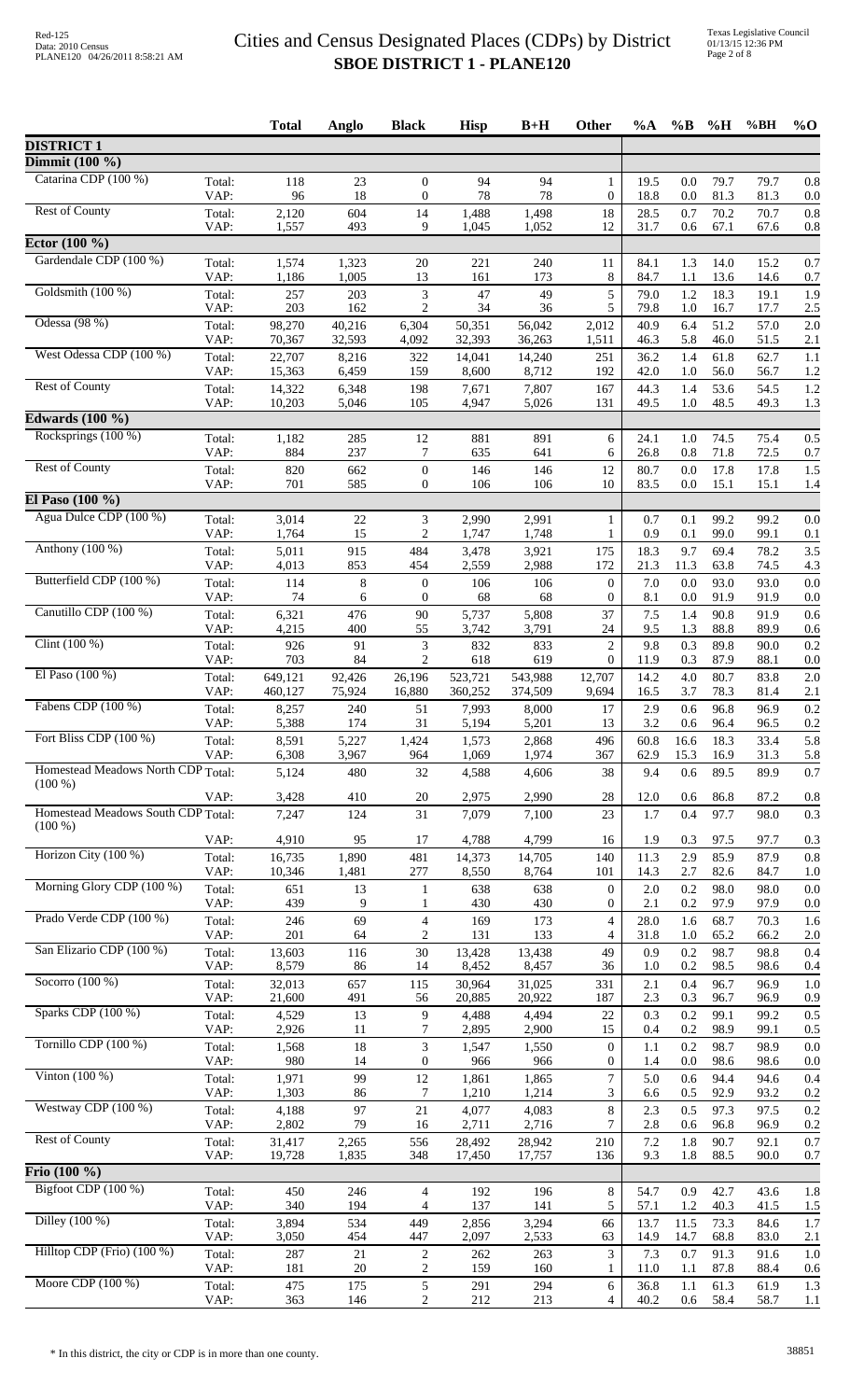|                                             |                | <b>Total</b>    | Anglo          | <b>Black</b>                     | <b>Hisp</b>     | $B+H$           | <b>Other</b>                       | $\%A$        | $\%$ B     | %H           | %BH          | $\%$ O     |
|---------------------------------------------|----------------|-----------------|----------------|----------------------------------|-----------------|-----------------|------------------------------------|--------------|------------|--------------|--------------|------------|
| <b>DISTRICT 1</b>                           |                |                 |                |                                  |                 |                 |                                    |              |            |              |              |            |
| Frio (100 %)                                |                |                 |                |                                  |                 |                 |                                    |              |            |              |              |            |
| North Pearsall CDP (100 %)                  | Total:<br>VAP: | 614<br>425      | 95<br>72       | 2<br>$\overline{c}$              | 517<br>351      | 519<br>353      | $\overline{0}$<br>$\boldsymbol{0}$ | 15.5<br>16.9 | 0.3<br>0.5 | 84.2<br>82.6 | 84.5<br>83.1 | 0.0<br>0.0 |
| Pearsall $(100\%)$                          | Total:<br>VAP: | 9,146<br>6,884  | 919<br>744     | 152<br>122                       | 7,784<br>5,727  | 7,871<br>5,802  | 356<br>338                         | 10.0<br>10.8 | 1.7<br>1.8 | 85.1<br>83.2 | 86.1<br>84.3 | 3.9<br>4.9 |
| <b>Rest of County</b>                       | Total:         | 2,351           | 806            | 19                               | 1,499           | 1,507           | 38                                 | 34.3         | 0.8        | 63.8         | 64.1         | 1.6        |
|                                             | VAP:           | 1,715           | 703            | 8                                | 976             | 981             | 31                                 | 41.0         | 0.5        | 56.9         | 57.2         | 1.8        |
| <b>Glasscock (100 %)</b>                    |                |                 |                |                                  |                 |                 |                                    |              |            |              |              |            |
| Garden City CDP (100 %)                     | Total:<br>VAP: | 334<br>239      | 213<br>163     | $\mathbf{1}$<br>$\mathbf{1}$     | 119<br>74       | 120<br>75       | 1<br>1                             | 63.8<br>68.2 | 0.3<br>0.4 | 35.6<br>31.0 | 35.9<br>31.4 | 0.3<br>0.4 |
| <b>Rest of County</b>                       | Total:<br>VAP: | 892<br>635      | 612<br>450     | 16<br>9                          | 259<br>172      | 275<br>181      | 5<br>4                             | 68.6<br>70.9 | 1.8<br>1.4 | 29.0<br>27.1 | 30.8<br>28.5 | 0.6<br>0.6 |
| Hudspeth $(100\%$                           |                |                 |                |                                  |                 |                 |                                    |              |            |              |              |            |
| Dell City $(100\%)$                         | Total:         | 365             | 106            | 21                               | 242             | 253             | 6                                  | 29.0         | 5.8        | 66.3         | 69.3         | 1.6        |
|                                             | VAP:           | 275             | 86             | 7                                | 182             | 183             | 6                                  | 31.3         | 2.5        | 66.2         | 66.5         | 2.2        |
| Fort Hancock CDP (100 %)                    | Total:         | 1,750           | 63             | 12                               | 1,669           | 1,671           | 16                                 | 3.6          | 0.7        | 95.4         | 95.5         | 0.9        |
| Sierra Blanca CDP (100 %)                   | VAP:           | 1,118           | 47             | 6                                | 1,061           | 1,061           | 10                                 | 4.2          | 0.5        | 94.9         | 94.9         | 0.9        |
|                                             | Total:<br>VAP: | 553<br>401      | 119<br>106     | 19<br>18                         | 404<br>269      | 421<br>285      | 13<br>10                           | 21.5<br>26.4 | 3.4<br>4.5 | 73.1<br>67.1 | 76.1<br>71.1 | 2.4<br>2.5 |
| <b>Rest of County</b>                       | Total:         | 808             | 340            | $10\,$                           | 453             | 463             | 5                                  | 42.1         | 1.2        | 56.1         | 57.3         | 0.6        |
|                                             | VAP:           | 635             | 301            | 3                                | 327             | 330             | 4                                  | 47.4         | 0.5        | 51.5         | 52.0         | 0.6        |
| <b>Irion</b> $(100\%)$<br>Mertzon $(100\%)$ |                |                 |                |                                  |                 |                 |                                    |              |            |              |              |            |
|                                             | Total:<br>VAP: | 781<br>580      | 477<br>374     | 9<br>$\overline{4}$              | 280<br>191      | 289<br>195      | 15<br>11                           | 61.1<br>64.5 | 1.2<br>0.7 | 35.9<br>32.9 | 37.0<br>33.6 | 1.9<br>1.9 |
| <b>Rest of County</b>                       | Total:         | 818             | 676            | $\ensuremath{\mathfrak{Z}}$      | 127             | 130             | 12                                 | 82.6         | 0.4        | 15.5         | 15.9         | 1.5        |
| Jeff Davis (100 %)                          | VAP:           | 651             | 547            | $\overline{2}$                   | 92              | 94              | 10                                 | 84.0         | 0.3        | 14.1         | 14.4         | 1.5        |
| Fort Davis CDP (100 %)                      | Total:         | 1,201           | 605            | 20                               | 575             | 583             | 13                                 | 50.4         | 1.7        | 47.9         | 48.5         | 1.1        |
|                                             | VAP:           | 936             | 502            | 12                               | 416             | 421             | 13                                 | 53.6         | 1.3        | 44.4         | 45.0         | 1.4        |
| Valentine $(100\%)$                         | Total:         | 134             | 55             | $\boldsymbol{0}$                 | 78              | 78              | $\mathbf{1}$                       | 41.0         | 0.0        | 58.2         | 58.2         | 0.7        |
|                                             | VAP:           | 104             | 47             | $\boldsymbol{0}$                 | 56              | 56              | 1                                  | 45.2         | 0.0        | 53.8         | 53.8         | 1.0        |
| <b>Rest of County</b>                       | Total:<br>VAP: | 1,007<br>838    | 830<br>707     | 23<br>12                         | 137<br>107      | 155<br>116      | 22<br>15                           | 82.4<br>84.4 | 2.3<br>1.4 | 13.6<br>12.8 | 15.4<br>13.8 | 2.2<br>1.8 |
| <b>Kimble</b> (100 %)                       |                |                 |                |                                  |                 |                 |                                    |              |            |              |              |            |
| Junction $(100\%)$                          | Total:         | 2,574           | 1,689          | 7                                | 853             | 860             | 25                                 | 65.6         | 0.3        | 33.1         | 33.4         | 1.0        |
|                                             | VAP:           | 1,929           | 1,367          | $\overline{4}$                   | 535             | 539             | 23                                 | 70.9         | 0.2        | 27.7         | 27.9         | 1.2        |
| <b>Rest of County</b>                       | Total:<br>VAP: | 2,033<br>1,739  | 1,761<br>1,528 | 14<br>10                         | 224<br>169      | 236<br>177      | 36<br>34                           | 86.6<br>87.9 | 0.7<br>0.6 | 11.0<br>9.7  | 11.6<br>10.2 | 1.8<br>2.0 |
| Kinney $(100\%$                             |                |                 |                |                                  |                 |                 |                                    |              |            |              |              |            |
| Brackettville (100 %)                       | Total:         | 1,688           | 369            | 34                               | 1,278           | 1,303           | 16                                 | 21.9         | 2.0        | 75.7         | 77.2         | 0.9        |
|                                             | VAP:           | 1,226           | 303            | 29                               | 889             | 912             | 11                                 | 24.7         | 2.4        | 72.5         | 74.4         | 0.9        |
| Fort Clark Springs CDP (100 %) Total:       | VAP:           | 1,228<br>1,043  | 926<br>831     | 17<br>12                         | 254<br>176      | 270<br>187      | 32<br>$25\,$                       | 75.4<br>79.7 | 1.4<br>1.2 | 20.7<br>16.9 | 22.0<br>17.9 | 2.6<br>2.4 |
| Spofford $(100\%)$                          | Total:         | 95              | 31             | 3                                | 60              | 62              | $\sqrt{2}$                         | 32.6         | 3.2        | 63.2         | 65.3         | 2.1        |
|                                             | VAP:           | 72              | 26             | -1                               | 44              | 44              | $\overline{c}$                     | 36.1         | 1.4        | 61.1         | 61.1         | 2.8        |
| <b>Rest of County</b>                       | Total:<br>VAP: | 587<br>533      | 170<br>148     | 16<br>12                         | 412<br>380      | 413<br>381      | $\overline{4}$<br>4                | 29.0<br>27.8 | 2.7<br>2.3 | 70.2<br>71.3 | 70.4<br>71.5 | 0.7<br>0.8 |
| La Salle $(100\%)$                          |                |                 |                |                                  |                 |                 |                                    |              |            |              |              |            |
| Cotulla (100 %)                             | Total:         | 3,603           | 428            | 28                               | 3,146           | 3,159           | 16                                 | 11.9         | 0.8        | 87.3         | 87.7         | 0.4        |
|                                             | VAP:           | 2,548           | 351            | 12                               | 2,176           | 2,182           | 15                                 | 13.8         | 0.5        | 85.4         | 85.6         | 0.6        |
| Encinal $(100\%)$                           | Total:<br>VAP: | 559<br>380      | $48\,$<br>35   | 8<br>$\overline{4}$              | 501<br>339      | 504<br>342      | $\boldsymbol{7}$<br>3              | 8.6<br>9.2   | 1.4<br>1.1 | 89.6<br>89.2 | 90.2<br>90.0 | 1.3<br>0.8 |
| Fowlerton CDP (100 %)                       | Total:         | 55              | $28\,$         | $\boldsymbol{0}$                 | 27              | 27              | $\boldsymbol{0}$                   | 50.9         | 0.0        | 49.1         | 49.1         | 0.0        |
|                                             | VAP:           | 42              | 23             | $\boldsymbol{0}$                 | 19              | 19              | $\overline{0}$                     | 54.8         | 0.0        | 45.2         | 45.2         | 0.0        |
| <b>Rest of County</b>                       | Total:<br>VAP: | 2,669<br>2,422  | 390<br>349     | 9<br>9                           | 2,246<br>2,040  | 2,254<br>2,048  | 25<br>25                           | 14.6<br>14.4 | 0.3<br>0.4 | 84.2<br>84.2 | 84.5<br>84.6 | 0.9<br>1.0 |
| Loving $(100\%$                             |                |                 |                |                                  |                 |                 |                                    |              |            |              |              |            |
| Mentone CDP (100 %)                         | Total:         | 19              | 14             | $\overline{0}$                   | 4               | $\overline{4}$  | $\mathbf{1}$                       | 73.7         | 0.0        | 21.1         | 21.1         | 5.3        |
|                                             | VAP:           | 18              | 14             | $\boldsymbol{0}$                 | 3               | 3               | 1                                  | 77.8         | 0.0        | 16.7         | 16.7         | 5.6        |
| <b>Rest of County</b>                       | Total:         | 63              | 46             | $\boldsymbol{0}$<br>$\mathbf{0}$ | 14<br>11        | 14<br>11        | 3<br>3                             | 73.0         | 0.0        | 22.2<br>20.0 | 22.2         | 4.8        |
| Maverick (100 %)                            | VAP:           | 55              | 41             |                                  |                 |                 |                                    | 74.5         | 0.0        |              | 20.0         | 5.5        |
| Chula Vista CDP (Maverick)                  | Total:         | 3,818           | 65             | $21\,$                           | 3,723           | 3,740           | 13                                 | 1.7          | 0.6        | 97.5         | 98.0         | 0.3        |
| $(100\%)$                                   |                |                 |                |                                  |                 |                 |                                    |              |            |              |              |            |
| Eagle Pass (100 %)                          | VAP:<br>Total: | 2,350<br>26,248 | 45<br>953      | 12<br>113                        | 2,283<br>25,065 | 2,294<br>25,106 | 11<br>189                          | 1.9<br>3.6   | 0.5<br>0.4 | 97.1<br>95.5 | 97.6<br>95.6 | 0.5<br>0.7 |
|                                             | VAP:           | 17,880          | 690            | 65                               | 17,026          | 17,055          | 135                                | 3.9          | 0.4        | 95.2         | 95.4         | 0.8        |
| Eidson Road CDP (100 %)                     | Total:         | 8,960           | $42\,$         | 18                               | 8,864           | 8,874           | $44$                               | 0.5          | 0.2        | 98.9         | 99.0         | 0.5        |
|                                             | VAP:           | 5,766           | 31             | 7                                | 5,706           | 5,713           | 22                                 | 0.5          | 0.1        | 99.0         | 99.1         | 0.4        |
| El Indio CDP $(100\%)$                      | Total:<br>VAP: | 190<br>134      | 14<br>12       | $\tau$<br>7                      | 169<br>115      | 176<br>122      | $\mathbf{0}$<br>0                  | 7.4<br>9.0   | 3.7<br>5.2 | 88.9<br>85.8 | 92.6<br>91.0 | 0.0<br>0.0 |
| Elm Creek CDP (100 %)                       | Total:         | 2,469           | 48             | 3                                | 2,420           | 2,420           | 1                                  | 1.9          | 0.1        | 98.0         | 98.0         | $0.0\,$    |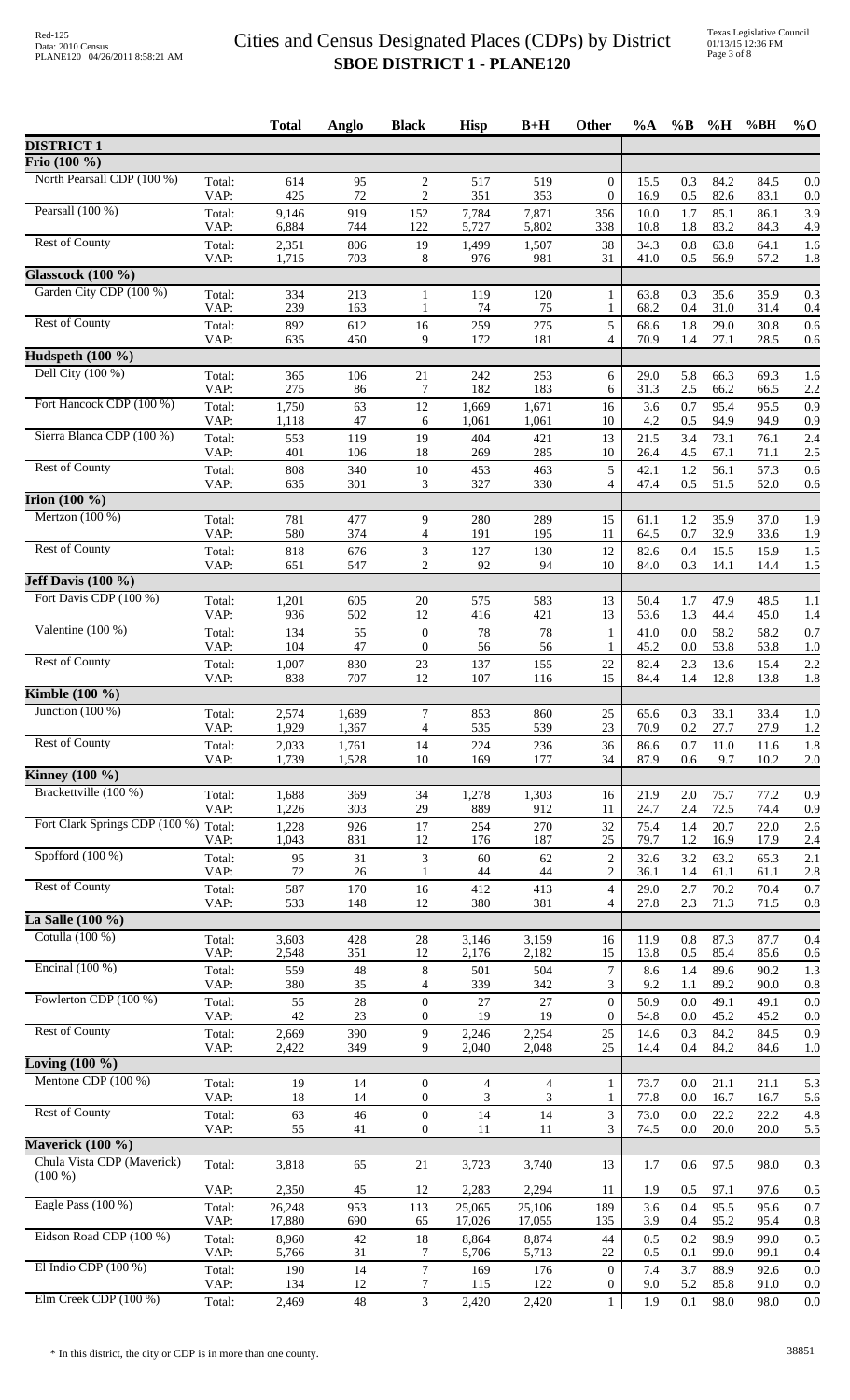|                                        |                | <b>Total</b>     | Anglo               | <b>Black</b>                     | <b>Hisp</b>      | $B+H$            | <b>Other</b>                   | $\%A$        | $\%$ B      | $\%$ H       | %BH          | $\%$ O      |
|----------------------------------------|----------------|------------------|---------------------|----------------------------------|------------------|------------------|--------------------------------|--------------|-------------|--------------|--------------|-------------|
| <b>DISTRICT 1</b>                      |                |                  |                     |                                  |                  |                  |                                |              |             |              |              |             |
| <b>Maverick</b> (100 %)                |                |                  |                     |                                  |                  |                  |                                |              |             |              |              |             |
|                                        | VAP:           | 1,482            | $\overline{32}$     | -1                               | 1,449            | 1,449            | 1                              | 2.2          | 0.1         | 97.8         | 97.8         | 0.1         |
| Fabrica CDP (100 %)                    | Total:<br>VAP: | 923<br>597       | 17<br>13            | $\theta$<br>$\mathbf{0}$         | 905<br>583       | 905<br>583       | 1<br>1                         | 1.8<br>2.2   | 0.0<br>0.0  | 98.0<br>97.7 | 98.0<br>97.7 | 0.1<br>0.2  |
| Las Quintas Fronterizas CDP            | Total:         | 3,290            | 33                  | $\,8\,$                          | 3,247            | 3,252            | 5                              | 1.0          | 0.2         | 98.7         | 98.8         | 0.2         |
| $(100\%)$                              | VAP:           | 2,088            | 24                  | 2                                | 2,060            | 2,062            | 2                              | 1.1          | 0.1         | 98.7         | 98.8         | 0.1         |
| Quemado CDP (100 %)                    | Total:         | 230              | 15                  | $\boldsymbol{0}$                 | 215              | 215              | $\overline{0}$                 | 6.5          | 0.0         | 93.5         | 93.5         | 0.0         |
|                                        | VAP:           | 160              | $10\,$              | $\mathbf{0}$                     | 150              | 150              | 0                              | 6.3          | 0.0         | 93.8         | 93.8         | 0.0         |
| Radar Base CDP (100 %)                 | Total:         | 762              | 18                  | $\sqrt{2}$                       | 730              | 732              | 12                             | 2.4          | 0.3         | 95.8         | 96.1         | 1.6         |
| Rosita CDP (100 %)                     | VAP:<br>Total: | 721<br>2,704     | $17\,$<br>29        | $\overline{c}$<br>6              | 690<br>2,336     | 692<br>2,336     | 12<br>339                      | 2.4<br>1.1   | 0.3<br>0.2  | 95.7<br>86.4 | 96.0<br>86.4 | 1.7<br>12.5 |
|                                        | VAP:           | 1,620            | 23                  | 5                                | 1,407            | 1,407            | 190                            | 1.4          | 0.3         | 86.9         | 86.9         | 11.7        |
| Seco Mines CDP (100 %)                 | Total:         | 560              | 19                  | 5                                | 540              | 541              | $\overline{0}$                 | 3.4          | 0.9         | 96.4         | 96.6         | 0.0         |
| Siesta Acres CDP (100 %)               | VAP:<br>Total: | 372<br>1,885     | 13<br>13            | 3<br>$\mathbf{0}$                | 358<br>1,871     | 359<br>1,871     | 0<br>1                         | 3.5<br>0.7   | 0.8<br>0.0  | 96.2<br>99.3 | 96.5<br>99.3 | 0.0<br>0.1  |
|                                        | VAP:           | 1,263            | 12                  | $\mathbf{0}$                     | 1,250            | 1,250            | 1                              | 1.0          | 0.0         | 99.0         | 99.0         | 0.1         |
| Rest of County                         | Total:         | 2,219            | 286                 | 17                               | 1,829            | 1,836            | 97                             | 12.9         | 0.8         | 82.4         | 82.7         | 4.4         |
| McCulloch (100 %)                      | VAP:           | 1,502            | 239                 | 8                                | 1,200            | 1,204            | 59                             | 15.9         | 0.5         | 79.9         | 80.2         | 3.9         |
| Brady (100 %)                          | Total:         | 5,528            | 3,302               | 166                              | 2,028            | 2,161            | 65                             | 59.7         | 3.0         | 36.7         | 39.1         | 1.2         |
|                                        | VAP:           | 4,057            | 2,587               | 103                              | 1,333            | 1,420            | 50                             | 63.8         | 2.5         | 32.9         | 35.0         | 1.2         |
| Melvin (100 %)                         | Total:         | 178              | 116                 | $\mathbf{1}$                     | 61               | 61               | $\mathbf{1}$                   | 65.2         | 0.6         | 34.3         | 34.3         | 0.6         |
| <b>Rest of County</b>                  | VAP:           | 144              | 93                  | 1                                | 50               | 50<br>402        | 1                              | 64.6         | 0.7         | 34.7         | 34.7         | 0.7         |
|                                        | Total:<br>VAP: | 2,577<br>2,043   | 2,150<br>1,752      | 20<br>15                         | 387<br>258       | 271              | 25<br>20                       | 83.4<br>85.8 | 0.8<br>0.7  | 15.0<br>12.6 | 15.6<br>13.3 | 1.0<br>1.0  |
| <b>Medina</b> (100 %)                  |                |                  |                     |                                  |                  |                  |                                |              |             |              |              |             |
| Castroville (100 %)                    | Total:         | 2,680            | 1,605               | 22                               | 1,017            | 1,037            | 38                             | 59.9         | 0.8         | 37.9         | 38.7         | 1.4         |
| Devine $(100\%)$                       | VAP:           | 2,048            | 1,290               | 11<br>56                         | 724              | 734<br>2,645     | 24<br>53                       | 63.0<br>38.0 | 0.5<br>1.3  | 35.4<br>60.0 | 35.8<br>60.8 | 1.2<br>1.2  |
|                                        | Total:<br>VAP: | 4,350<br>3,082   | 1,652<br>1,278      | 40                               | 2,610<br>1,733   | 1,762            | 42                             | 41.5         | 1.3         | 56.2         | 57.2         | 1.4         |
| D'Hanis CDP (100 %)                    | Total:         | 847              | 449                 | 1                                | 394              | 395              | 3                              | 53.0         | 0.1         | 46.5         | 46.6         | 0.4         |
| Hondo (100 %)                          | VAP:           | 669              | 382                 | $\mathbf{1}$                     | 283              | 284              | 3                              | 57.1         | 0.1         | 42.3         | 42.5         | 0.4         |
|                                        | Total:<br>VAP: | 8,803<br>6,728   | 2,364<br>1,892      | 731<br>673                       | 5,587<br>4,042   | 6,255<br>4,680   | 184<br>156                     | 26.9<br>28.1 | 8.3<br>10.0 | 63.5<br>60.1 | 71.1<br>69.6 | 2.1<br>2.3  |
| LaCoste $(100\%)$                      | Total:         | 1,119            | 426                 | 14                               | 676              | 685              | 8                              | 38.1         | 1.3         | 60.4         | 61.2         | 0.7         |
| Lake Medina Shores CDP * (0            | VAP:           | 836              | 343                 | 6                                | 485              | 488              | 5                              | 41.0         | 0.7         | 58.0         | 58.4         | 0.6         |
| $%$ )                                  | Total:         | $\overline{0}$   | $\overline{0}$      | $\mathbf{0}$                     | $\overline{0}$   | $\overline{0}$   | $\Omega$                       | 0.0          | 0.0         | 0.0          | 0.0          | 0.0         |
|                                        | VAP:           | $\boldsymbol{0}$ | $\mathbf{0}$        | $\boldsymbol{0}$                 | $\boldsymbol{0}$ | $\boldsymbol{0}$ | $\boldsymbol{0}$               | 0.0          | 0.0         | 0.0          | 0.0          | 0.0         |
| Lytle $*(18%)$                         | Total:<br>VAP: | 457<br>330       | 144<br>122          | $\overline{4}$<br>1              | 299<br>201       | 303<br>202       | 10<br>6                        | 31.5<br>37.0 | 0.9<br>0.3  | 65.4<br>60.9 | 66.3<br>61.2 | 2.2<br>1.8  |
| Natalia (100 %)                        | Total:         | 1,431            | 215                 | 13                               | 1,196            | 1,204            | 12                             | 15.0         | 0.9         | 83.6         | 84.1         | 0.8         |
|                                        | VAP:           | 1,019            | 183                 | 8                                | 821              | 828              | 8                              | 18.0         | 0.8         | 80.6         | 81.3         | 0.8         |
| San Antonio (0 %)                      | Total:<br>VAP: | 26<br>20         | 18<br>14            | $\overline{0}$<br>$\overline{0}$ | 5<br>5           | 5<br>5           | 3<br>1                         | 69.2<br>70.0 | 0.0<br>0.0  | 19.2<br>25.0 | 19.2<br>25.0 | 11.5<br>5.0 |
| <b>Rest of County</b>                  | Total:         | 26,293           | 14,535              | 373                              | 11,087           | 11,359           | 399                            | 55.3         | 1.4         | 42.2         | 43.2         | 1.5         |
|                                        | VAP:           | 19,409           | 11,580              | 216                              | 7,350            | 7,522            | 307                            | 59.7         | 1.1         | 37.9         | 38.8         | 1.6         |
| <b>Menard</b> (100 %)                  |                |                  |                     |                                  |                  |                  |                                |              |             |              |              |             |
| Menard (100 %)                         | Total:<br>VAP: | 1,471<br>1,138   | 783<br>648          | 10<br>8                          | 675<br>478       | 681<br>484       | $\tau$<br>6                    | 53.2<br>56.9 | 0.7<br>0.7  | 45.9<br>42.0 | 46.3<br>42.5 | 0.5<br>0.5  |
| <b>Rest of County</b>                  | Total:         | 771              | 642                 | 6                                | 115              | 120              | 9                              | 83.3         | 0.8         | 14.9         | 15.6         | 1.2         |
|                                        | VAP:           | 665              | 570                 | 4                                | 82               | 86               | 9                              | 85.7         | 0.6         | 12.3         | 12.9         | 1.4         |
| Pecos $(100\%$<br>Coyanosa CDP (100 %) |                |                  |                     |                                  |                  |                  |                                |              |             |              |              |             |
|                                        | Total:<br>VAP: | 163<br>116       | $\overline{4}$<br>3 | $\overline{0}$<br>$\theta$       | 159<br>113       | 159<br>113       | $\mathbf{0}$<br>$\overline{0}$ | 2.5<br>2.6   | 0.0<br>0.0  | 97.5<br>97.4 | 97.5<br>97.4 | 0.0<br>0.0  |
| Fort Stockton (100 %)                  | Total:         | 8,283            | 1,881               | 202                              | 6,103            | 6,277            | 125                            | 22.7         | 2.4         | 73.7         | 75.8         | 1.5         |
|                                        | VAP:           | 6,114            | 1,608               | 170                              | 4,246            | 4,403            | 103                            | 26.3         | 2.8         | 69.4         | 72.0         | 1.7         |
| Imperial CDP (100 %)                   | Total:<br>VAP: | 278<br>206       | 140<br>119          | $\mathbf{0}$<br>$\overline{0}$   | 137<br>86        | 137<br>86        | 1<br>1                         | 50.4<br>57.8 | 0.0<br>0.0  | 49.3<br>41.7 | 49.3<br>41.7 | 0.4<br>0.5  |
| Iraan $(100\%)$                        | Total:         | 1,229            | 551                 | 36                               | 654              | 667              | 11                             | 44.8         | 2.9         | 53.2         | 54.3         | 0.9         |
|                                        | VAP:           | 869              | 443                 | 17                               | 407              | 417              | 9                              | 51.0         | 2.0         | 46.8         | 48.0         | 1.0         |
| <b>Rest of County</b>                  | Total:<br>VAP: | 5,554<br>4,380   | 1,750<br>1,557      | 386<br>366                       | 3,377<br>2,417   | 3,739<br>2,769   | 65<br>54                       | 31.5<br>35.5 | 6.9<br>8.4  | 60.8<br>55.2 | 67.3<br>63.2 | 1.2<br>1.2  |
| Presidio $(100\%)$                     |                |                  |                     |                                  |                  |                  |                                |              |             |              |              |             |
| Marfa (100 %)                          | Total:         | 1,981            | 595                 | 17                               | 1,360            | 1,371            | 15                             | 30.0         | 0.9         | 68.7         | 69.2         | 0.8         |
|                                        | VAP:           | 1,557            | 519                 | 5                                | 1,025            | 1,028            | 10                             | 33.3         | 0.3         | 65.8         | 66.0         | 0.6         |
| Presidio $(100\%)$                     | Total:<br>VAP: | 4,426<br>2,984   | 168<br>132          | 33<br>14                         | 4,151<br>2,794   | 4,172<br>2,803   | 86<br>49                       | 3.8<br>4.4   | 0.7<br>0.5  | 93.8<br>93.6 | 94.3<br>93.9 | 1.9<br>1.6  |
| Redford CDP (100 %)                    | Total:         | $90\,$           | 7                   | $\boldsymbol{0}$                 | 81               | 81               | $\overline{c}$                 | 7.8          | 0.0         | 90.0         | 90.0         | 2.2         |
|                                        | VAP:           | 62               | 7                   | $\mathbf{0}$                     | 53               | 53               | $\overline{c}$                 | 11.3         | 0.0         | 85.5         | 85.5         | 3.2         |
| <b>Rest of County</b>                  | Total:<br>VAP: | 1,321<br>951     | 366<br>305          | 19<br>10                         | 929<br>626       | 939<br>631       | 16<br>15                       | 27.7<br>32.1 | 1.4<br>1.1  | 70.3<br>65.8 | 71.1<br>66.4 | 1.2<br>1.6  |
|                                        |                |                  |                     |                                  |                  |                  |                                |              |             |              |              |             |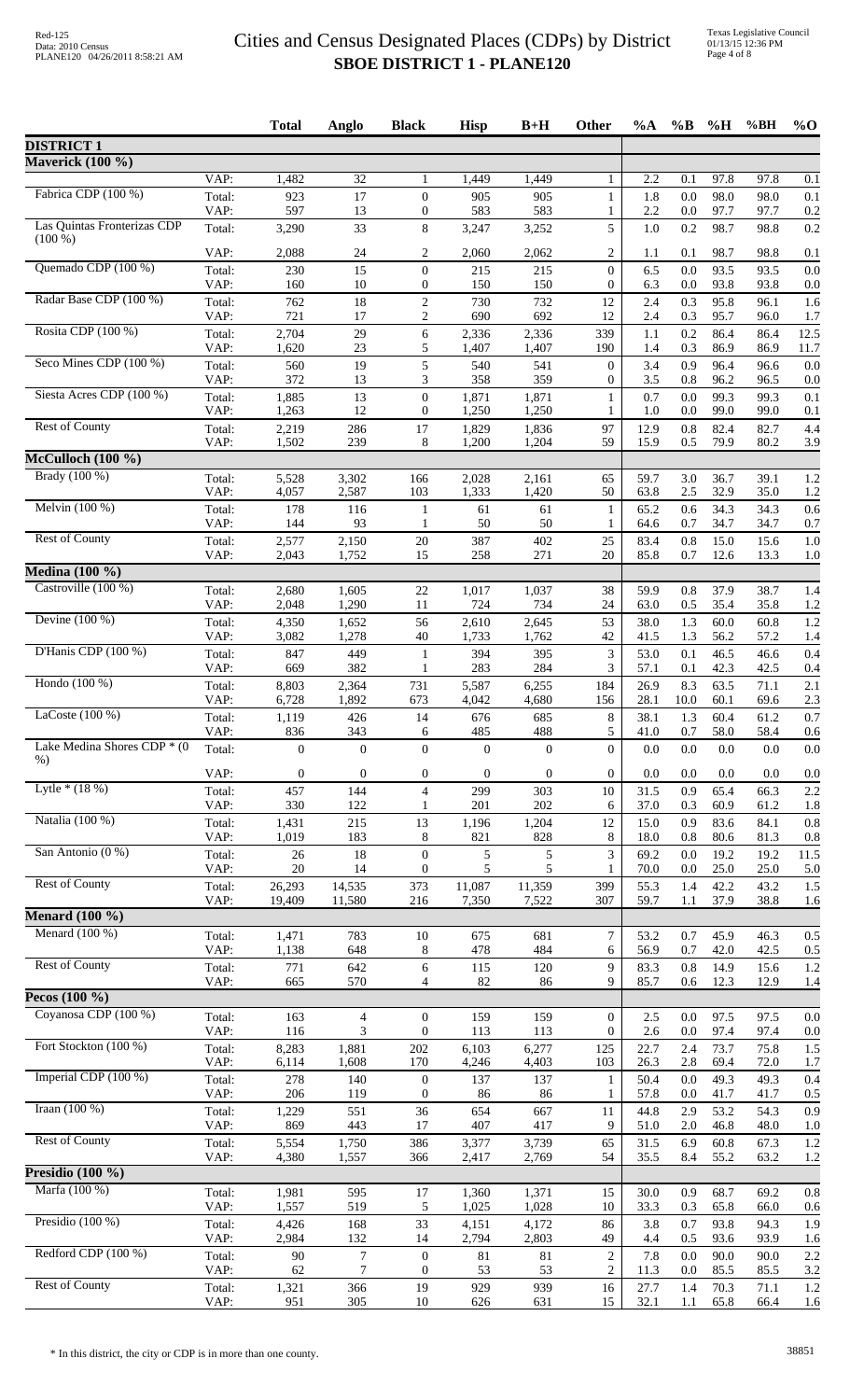|                              |                | <b>Total</b>     | Anglo          | <b>Black</b>                         | <b>Hisp</b>     | $B+H$           | Other                              | $\%A$        | $\%B$      | %H           | %BH          | $\%$ O     |
|------------------------------|----------------|------------------|----------------|--------------------------------------|-----------------|-----------------|------------------------------------|--------------|------------|--------------|--------------|------------|
| <b>DISTRICT 1</b>            |                |                  |                |                                      |                 |                 |                                    |              |            |              |              |            |
| <b>Reagan</b> (100 %)        |                |                  |                |                                      |                 |                 |                                    |              |            |              |              |            |
| Big Lake (100 %)             | Total:<br>VAP: | 2,936<br>2,033   | 1,020<br>835   | 85<br>61                             | 1,831<br>1,138  | 1,899<br>1,187  | 17<br>11                           | 34.7<br>41.1 | 2.9<br>3.0 | 62.4<br>56.0 | 64.7<br>58.4 | 0.6<br>0.5 |
| <b>Rest of County</b>        | Total:<br>VAP: | 431<br>324       | 199<br>172     | $\overline{9}$<br>5                  | 220<br>144      | 226<br>148      | 6<br>4                             | 46.2<br>53.1 | 2.1<br>1.5 | 51.0<br>44.4 | 52.4<br>45.7 | 1.4<br>1.2 |
| Real (100 %)                 |                |                  |                |                                      |                 |                 |                                    |              |            |              |              |            |
| Camp Wood (100 %)            | Total:<br>VAP: | 706<br>544       | 427<br>346     | 9<br>7                               | 255<br>179      | 262<br>184      | 17<br>14                           | 60.5<br>63.6 | 1.3<br>1.3 | 36.1<br>32.9 | 37.1<br>33.8 | 2.4<br>2.6 |
| Leakey $(100\%)$             | Total:<br>VAP: | 425<br>324       | 297<br>230     | 3<br>1                               | 112<br>83       | 115<br>84       | 13<br>10                           | 69.9<br>71.0 | 0.7<br>0.3 | 26.4<br>25.6 | 27.1<br>25.9 | 3.1<br>3.1 |
| <b>Rest of County</b>        | Total:         | 2,178            | 1,674          | $17\,$                               | 447             | 463             | 41                                 | 76.9         | 0.8        | 20.5         | 21.3         | 1.9        |
| <b>Reeves</b> (100 %)        | VAP:           | 1,781            | 1,456          | $\overline{c}$                       | 289             | 291             | 34                                 | 81.8         | 0.1        | 16.2         | 16.3         | 1.9        |
| Balmorhea (100 %)            |                |                  |                |                                      |                 |                 |                                    |              |            |              |              |            |
|                              | Total:<br>VAP: | 479<br>326       | 65<br>56       | 9<br>3                               | 401<br>265      | 409<br>268      | 5<br>$\overline{c}$                | 13.6<br>17.2 | 1.9<br>0.9 | 83.7<br>81.3 | 85.4<br>82.2 | 1.0<br>0.6 |
| Lindsay CDP $(100\%)$        | Total:<br>VAP: | 271<br>196       | 27<br>23       | $\theta$<br>$\boldsymbol{0}$         | 241<br>172      | 241<br>172      | 3<br>1                             | 10.0<br>11.7 | 0.0<br>0.0 | 88.9<br>87.8 | 88.9<br>87.8 | 1.1<br>0.5 |
| Pecos $(100\%)$              | Total:<br>VAP: | 8,780<br>6,152   | 1,211<br>998   | 184<br>130                           | 7,302<br>4,963  | 7,461<br>5,074  | 108<br>80                          | 13.8<br>16.2 | 2.1<br>2.1 | 83.2<br>80.7 | 85.0<br>82.5 | 1.2<br>1.3 |
| Toyah (100 %)                | Total:<br>VAP: | 90<br>73         | 41<br>35       | 3                                    | 46<br>37        | 48<br>37        | 1<br>1                             | 45.6<br>47.9 | 3.3<br>1.4 | 51.1<br>50.7 | 53.3<br>50.7 | 1.1<br>1.4 |
| <b>Rest of County</b>        | Total:         | 4,163            | 1,346          | 517                                  | 2,243           | 2,759           | 58                                 | 32.3         | 12.4       | 53.9         | 66.3         | 1.4        |
| Schleicher (100 %)           | VAP:           | 3,894            | 1,271          | 514                                  | 2,054           | 2,568           | 55                                 | 32.6         | 13.2       | 52.7         | 65.9         | 1.4        |
| Eldorado $(100\%)$           |                | 1,951            | 722            | 37                                   | 1,195           | 1,218           |                                    |              | 1.9        | 61.3         | 62.4         |            |
|                              | Total:<br>VAP: | 1,367            | 559            | 24                                   | 783             | 800             | 11<br>8                            | 37.0<br>40.9 | 1.8        | 57.3         | 58.5         | 0.6<br>0.6 |
| <b>Rest of County</b>        | Total:<br>VAP: | 1,510<br>991     | 1,150<br>749   | 18<br>5                              | 341<br>235      | 354<br>237      | 6<br>5                             | 76.2<br>75.6 | 1.2<br>0.5 | 22.6<br>23.7 | 23.4<br>23.9 | 0.4<br>0.5 |
| <b>Sutton (100 %)</b>        |                |                  |                |                                      |                 |                 |                                    |              |            |              |              |            |
| Sonora $(100\%)$             | Total:         | 3,027            | 1,113          | 31                                   | 1,897           | 1,905           | 9                                  | 36.8         | 1.0        | 62.7         | 62.9         | 0.3        |
| <b>Rest of County</b>        | VAP:<br>Total: | 2,118<br>1,101   | 862<br>526     | 16<br>$\overline{7}$                 | 1,244<br>562    | 1,248<br>565    | 8<br>10                            | 40.7<br>47.8 | 0.8<br>0.6 | 58.7<br>51.0 | 58.9<br>51.3 | 0.4<br>0.9 |
|                              | VAP:           | 876              | 438            | 5                                    | 429             | 431             | 7                                  | 50.0         | 0.6        | 49.0         | 49.2         | 0.8        |
| Terrell $(100\%)$            |                |                  |                |                                      |                 |                 |                                    |              |            |              |              |            |
| Sanderson CDP (100 %)        | Total:<br>VAP: | 837<br>650       | 395<br>328     | 5<br>$\overline{c}$                  | 430<br>316      | 434<br>317      | 8<br>5                             | 47.2<br>50.5 | 0.6<br>0.3 | 51.4<br>48.6 | 51.9<br>48.8 | 1.0<br>0.8 |
| <b>Rest of County</b>        | Total:<br>VAP: | 147<br>116       | 100<br>79      | 4<br>4                               | 37<br>27        | 41<br>31        | 6<br>6                             | 68.0<br>68.1 | 2.7<br>3.4 | 25.2<br>23.3 | 27.9<br>26.7 | 4.1<br>5.2 |
| Upton $(100\%$               |                |                  |                |                                      |                 |                 |                                    |              |            |              |              |            |
| $McCamey (100\%)$            | Total:         | 1,887            | 703            | 54                                   | 1,120           | 1,157           | 27                                 | 37.3         | 2.9        | 59.4         | 61.3         | 1.4        |
| Rankin (100 %)               | VAP:<br>Total: | 1,346<br>778     | 561<br>539     | 31<br>16                             | 741<br>215      | 766<br>226      | 19<br>13                           | 41.7<br>69.3 | 2.3<br>2.1 | 55.1<br>27.6 | 56.9<br>29.0 | 1.4<br>1.7 |
| <b>Rest of County</b>        | VAP:           | 555              | 394            | 10                                   | 145<br>309      | 153             | 8                                  | 71.0         | 1.8        | 26.1<br>44.8 | 27.6         | 1.4        |
|                              | Total:<br>VAP: | 690<br>539       | 369<br>308     | $\overline{4}$<br>$\overline{4}$     | 221             | 313<br>225      | $\,8\,$<br>6                       | 53.5<br>57.1 | 0.6<br>0.7 | 41.0         | 45.4<br>41.7 | 1.2<br>1.1 |
| <b>Uvalde (100 %)</b>        |                |                  |                |                                      |                 |                 |                                    |              |            |              |              |            |
| Knippa CDP (100 %)           | Total:<br>VAP: | 689<br>499       | 265<br>215     | $\mathbf{1}$<br>$\mathbf{1}$         | 420<br>280      | 421<br>281      | 3<br>3                             | 38.5<br>43.1 | 0.1<br>0.2 | 61.0<br>56.1 | 61.1<br>56.3 | 0.4<br>0.6 |
| Sabinal (100 %)              | Total:         | 1,695            | 535            | 13                                   | 1,128           | 1,136           | 24                                 | 31.6         | 0.8        | 66.5         | 67.0         | 1.4        |
| Utopia CDP (100 %)           | VAP:<br>Total: | 1,204<br>227     | 416<br>203     | 4<br>$\mathbf{1}$                    | 773<br>$21\,$   | 776<br>$22\,$   | 12<br>$\boldsymbol{2}$             | 34.6<br>89.4 | 0.3<br>0.4 | 64.2<br>9.3  | 64.5<br>9.7  | 1.0<br>0.9 |
| Uvalde (100 %)               | VAP:           | 182              | 163            | $\boldsymbol{0}$                     | 17              | 17              | $\overline{c}$                     | 89.6         | 0.0        | 9.3          | 9.3          | 1.1        |
|                              | Total:<br>VAP: | 15,751<br>10,987 | 3,125<br>2,595 | 164<br>94                            | 12,346<br>8,212 | 12,438<br>8,265 | 188<br>127                         | 19.8<br>23.6 | 1.0<br>0.9 | 78.4<br>74.7 | 79.0<br>75.2 | 1.2<br>1.2 |
| Uvalde Estates CDP (100 %)   | Total:<br>VAP: | 2,171<br>1,366   | 150<br>126     | $10\,$<br>$\overline{4}$             | 1,993<br>1,227  | 1,999<br>1,230  | 22<br>10                           | 6.9<br>9.2   | 0.5<br>0.3 | 91.8<br>89.8 | 92.1<br>90.0 | 1.0<br>0.7 |
| <b>Rest of County</b>        | Total:<br>VAP: | 5,872<br>4,534   | 3,388<br>2,841 | 35<br>23                             | 2,391<br>1,618  | 2,418<br>1,639  | 66<br>54                           | 57.7<br>62.7 | 0.6<br>0.5 | 40.7<br>35.7 | 41.2<br>36.1 | 1.1<br>1.2 |
| Val Verde $(100\%$           |                |                  |                |                                      |                 |                 |                                    |              |            |              |              |            |
| Amistad CDP (100 %)          | Total:         | 53               | 38             | $\boldsymbol{0}$                     | 14              | 14              | 1                                  | 71.7         | 0.0        | 26.4         | 26.4         | 1.9        |
|                              | VAP:           | 49               | 38             | $\boldsymbol{0}$                     | 10              | 10              | 1                                  | 77.6         | 0.0        | 20.4         | 20.4         | 2.0        |
| Box Canyon CDP (100 %)       | Total:<br>VAP: | 34<br>32         | 19<br>19       | $\boldsymbol{0}$<br>$\mathbf{0}$     | 15<br>13        | 15<br>13        | $\boldsymbol{0}$<br>$\overline{0}$ | 55.9<br>59.4 | 0.0<br>0.0 | 44.1<br>40.6 | 44.1<br>40.6 | 0.0<br>0.0 |
| Cienegas Terrace CDP (100 %) | Total:<br>VAP: | 3,424<br>2,142   | 107<br>81      | 39<br>19                             | 3,289<br>2,046  | 3,305<br>2,054  | 12<br>7                            | 3.1<br>3.8   | 1.1<br>0.9 | 96.1<br>95.5 | 96.5<br>95.9 | 0.4<br>0.3 |
| Del Rio (100 %)              | Total:         | 35,591           | 4,898          | 660                                  | 29,927          | 30,362          | 331                                | 13.8         | 1.9        | 84.1         | 85.3         | 0.9        |
| Lake View CDP (100 %)        | VAP:           | 25,145           | 4,001          | 450                                  | 20,568          | 20,899          | 245                                | 15.9         | 1.8        | 81.8         | 83.1         | 1.0        |
|                              | Total:<br>VAP: | 199<br>155       | 120<br>102     | $\boldsymbol{0}$<br>$\boldsymbol{0}$ | 77<br>51        | $77\,$<br>51    | $\sqrt{2}$<br>$\overline{c}$       | 60.3<br>65.8 | 0.0<br>0.0 | 38.7<br>32.9 | 38.7<br>32.9 | 1.0<br>1.3 |
| Laughlin AFB CDP (100 %)     | Total:<br>VAP: | 1,569<br>1,248   | 1,178<br>967   | 142<br>102                           | 172<br>118      | 299<br>215      | 92<br>66                           | 75.1<br>77.5 | 9.1<br>8.2 | 11.0<br>9.5  | 19.1<br>17.2 | 5.9<br>5.3 |
| Val Verde Park CDP (100 %)   | Total:         | 2,384            | 176            | 14                                   | 2,188           | 2,200           | 8                                  | 7.4          | 0.6        | 91.8         | 92.3         | 0.3        |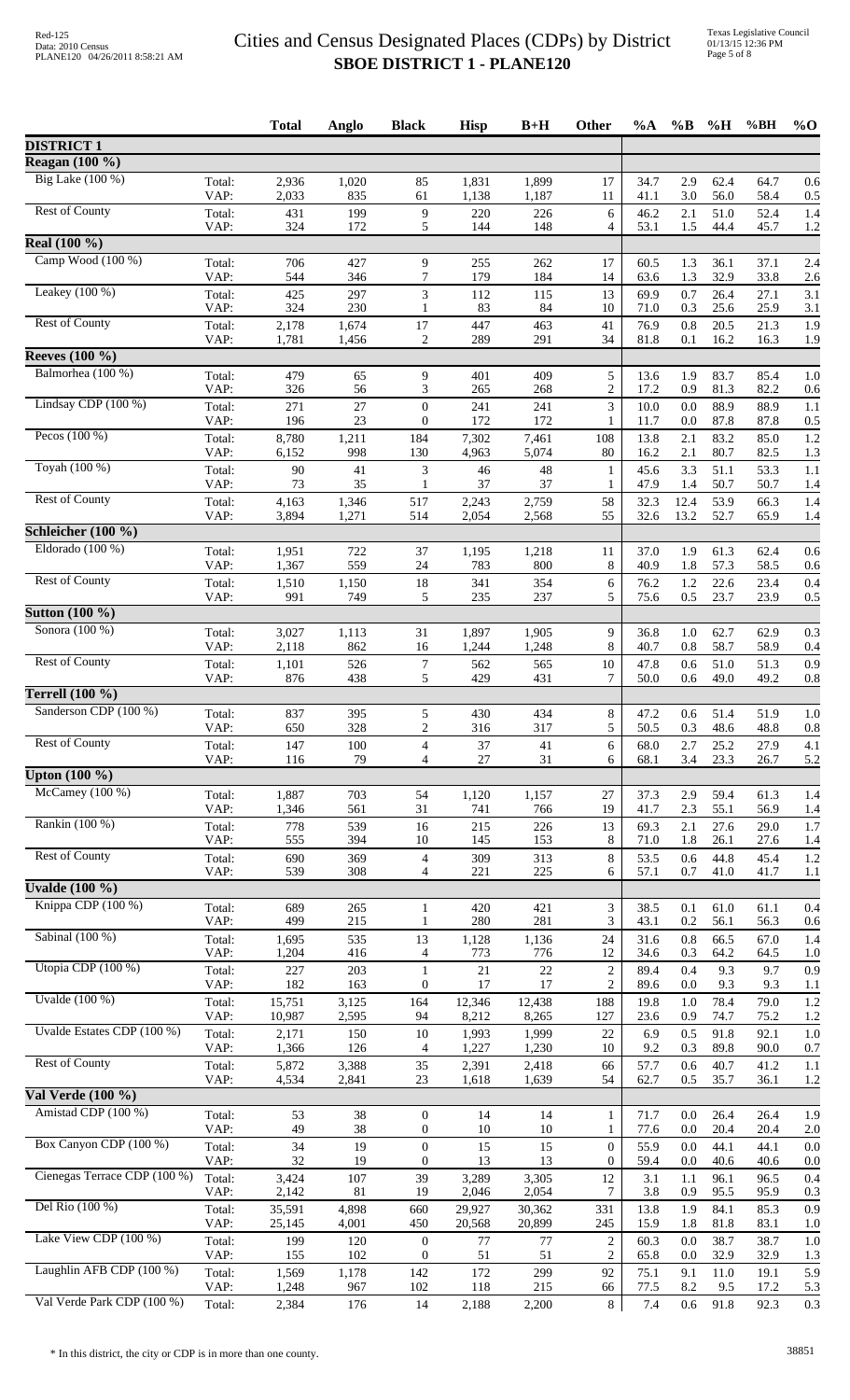|                                      |                | <b>Total</b>   | Anglo                            | <b>Black</b>                         | <b>Hisp</b>    | $B+H$          | Other                                | $\%A$        | $\%B$          | %H             | %BH            | $%$ <sup>O</sup> |
|--------------------------------------|----------------|----------------|----------------------------------|--------------------------------------|----------------|----------------|--------------------------------------|--------------|----------------|----------------|----------------|------------------|
| <b>DISTRICT 1</b>                    |                |                |                                  |                                      |                |                |                                      |              |                |                |                |                  |
| Val Verde (100 %)                    |                |                |                                  |                                      |                |                |                                      |              |                |                |                |                  |
|                                      | VAP:           | 1,536          | 140                              | 11                                   | 1,380          | 1,389          | 7                                    | 9.1          | 0.7            | 89.8           | 90.4           | 0.5              |
| <b>Rest of County</b>                | Total:         | 5,625          | 2,012                            | 69                                   | 3,517          | 3,552          | 61                                   | 35.8         | 1.2            | 62.5           | 63.1           | 1.1              |
| Ward (100 %)                         | VAP:           | 4,008          | 1,714                            | 36                                   | 2,218          | 2,244          | 50                                   | 42.8         | 0.9            | 55.3           | 56.0           | 1.2              |
| Barstow (100 %)                      | Total:         | 349            | 71                               | 3                                    | 274            | 276            | $\boldsymbol{2}$                     | 20.3         | 0.9            | 78.5           | 79.1           | 0.6              |
|                                      | VAP:           | 270            | 60                               | 1                                    | 208            | 208            | $\overline{c}$                       | 22.2         | 0.4            | 77.0           | 77.0           | 0.7              |
| Grandfalls (100 %)                   | Total:         | 360            | 173                              | 11                                   | 167            | 178            | 9                                    | 48.1         | 3.1            | 46.4           | 49.4           | 2.5              |
|                                      | VAP:           | 271            | 144                              | 6                                    | 114            | 120            | 7                                    | 53.1         | 2.2            | 42.1           | 44.3           | 2.6              |
| Monahans $*(100\%)$                  | Total:<br>VAP: | 6,953<br>4,997 | 2,892<br>2,342                   | 516<br>300                           | 3,549<br>2,318 | 3,989<br>2,603 | 72<br>52                             | 41.6<br>46.9 | 7.4<br>6.0     | 51.0<br>46.4   | 57.4<br>52.1   | 1.0<br>1.0       |
| Pyote $(100\%)$                      | Total:         | 114            | 75                               | 1                                    | 32             | 33             | 6                                    | 65.8         | 0.9            | 28.1           | 28.9           | 5.3              |
|                                      | VAP:           | 84             | 57                               | 1                                    | 20             | 21             | 6                                    | 67.9         | 1.2            | 23.8           | 25.0           | 7.1              |
| Thorntonville $(100\%)$              | Total:         | 476            | 267                              | $\tau$                               | 199            | 204            | 5                                    | 56.1         | 1.5            | 41.8           | 42.9           | 1.1              |
| Wickett (100 %)                      | VAP:           | 350            | 218                              | $\overline{c}$                       | 126            | 128            | $\overline{4}$                       | 62.3         | 0.6            | 36.0           | 36.6           | 1.1              |
|                                      | Total:<br>VAP: | 498<br>354     | 311<br>232                       | 19<br>10                             | 153<br>99      | 169<br>109     | 18<br>13                             | 62.4<br>65.5 | 3.8<br>2.8     | 30.7<br>28.0   | 33.9<br>30.8   | 3.6<br>3.7       |
| Rest of County                       | Total:         | 1,908          | 1,133                            | 56                                   | 700            | 741            | 34                                   | 59.4         | 2.9            | 36.7           | 38.8           | 1.8              |
|                                      | VAP:           | 1,412          | 905                              | 29                                   | 465            | 489            | 18                                   | 64.1         | 2.1            | 32.9           | 34.6           | 1.3              |
| Webb (100 %)                         |                |                |                                  |                                      |                |                |                                      |              |                |                |                |                  |
| Aguilares CDP (100 %)                | Total:<br>VAP: | 21<br>13       | 1                                | $\overline{c}$                       | 18<br>11       | 20<br>12       | $\boldsymbol{0}$<br>$\overline{0}$   | 4.8<br>7.7   | 9.5<br>7.7     | 85.7<br>84.6   | 95.2<br>92.3   | 0.0<br>0.0       |
| Bonanza Hills CDP (100 %)            | Total:         | 37             | 1                                | $\mathbf{0}$                         | 36             | 36             | $\mathbf{0}$                         | 2.7          | 0.0            | 97.3           | 97.3           | 0.0              |
|                                      | VAP:           | 23             |                                  | $\boldsymbol{0}$                     | 22             | 22             | $\overline{0}$                       | 4.3          | 0.0            | 95.7           | 95.7           | 0.0              |
| Botines CDP (100 %)                  | Total:         | 117            | 9                                | $\mathbf{1}$                         | 104            | 105            | 3                                    | 7.7          | 0.9            | 88.9           | 89.7           | 2.6              |
| Bruni CDP (100 %)                    | VAP:           | 94             | 8                                | 1                                    | 83             | 84             | $\overline{c}$                       | 8.5          | 1.1            | 88.3           | 89.4           | 2.1              |
|                                      | Total:<br>VAP: | 379<br>275     | 38<br>33                         | $\mathbf{0}$<br>$\boldsymbol{0}$     | 339<br>240     | 339<br>240     | $\overline{c}$<br>$\overline{c}$     | 10.0<br>12.0 | 0.0<br>0.0     | 89.4<br>87.3   | 89.4<br>87.3   | 0.5<br>0.7       |
| Colorado Acres CDP (100 %)           | Total:         | 296            | $\boldsymbol{0}$                 | $\mathbf{1}$                         | 294            | 294            | $\mathbf{2}$                         | 0.0          | 0.3            | 99.3           | 99.3           | 0.7              |
|                                      | VAP:           | 181            | $\overline{0}$                   | 1                                    | 179            | 179            | $\overline{c}$                       | 0.0          | 0.6            | 98.9           | 98.9           | 1.1              |
| El Cenizo $(100\%)$                  | Total:         | 3,273          | $22\,$                           | $\boldsymbol{0}$                     | 3,248          | 3,248          | 3                                    | 0.7          | 0.0            | 99.2           | 99.2           | 0.1              |
| Four Points CDP (100 %)              | VAP:           | 1,935<br>18    | 12                               | $\boldsymbol{0}$                     | 1,921<br>17    | 1,921          | $\overline{c}$                       | 0.6          | 0.0            | 99.3<br>94.4   | 99.3           | 0.1              |
|                                      | Total:<br>VAP: | 8              | 1<br>1                           | $\boldsymbol{0}$<br>$\boldsymbol{0}$ | 7              | 17<br>$\tau$   | $\boldsymbol{0}$<br>$\overline{0}$   | 5.6<br>12.5  | 0.0<br>0.0     | 87.5           | 94.4<br>87.5   | 0.0<br>0.0       |
| Hillside Acres CDP (100 %)           | Total:         | 30             | $\mathbf{0}$                     | $\mathbf{0}$                         | 30             | 30             | $\overline{0}$                       | 0.0          | 0.0            | 100.0          | 100.0          | 0.0              |
|                                      | VAP:           | 24             | 0                                | $\overline{0}$                       | 24             | 24             | $\boldsymbol{0}$                     | 0.0          | 0.0            | 100.0          | 100.0          | 0.0              |
| La Coma CDP (100 %)                  | Total:<br>VAP: | 48<br>32       | 1<br>1                           | $\Omega$<br>0                        | 47<br>31       | 47<br>31       | $\boldsymbol{0}$<br>$\boldsymbol{0}$ | 2.1<br>3.1   | $0.0\,$<br>0.0 | 97.9<br>96.9   | 97.9<br>96.9   | 0.0<br>0.0       |
| La Presa CDP (100 %)                 | Total:         | 319            | $\overline{c}$                   | $\overline{0}$                       | 317            | 317            | $\overline{0}$                       | 0.6          | 0.0            | 99.4           | 99.4           | 0.0              |
|                                      | VAP:           | 201            | $\overline{2}$                   | $\mathbf{0}$                         | 199            | 199            | $\Omega$                             | 1.0          | 0.0            | 99.0           | 99.0           | 0.0              |
| Laredo $(100\%)$                     | Total:         | 236,091        | 8,086                            | 1,406                                | 225,750        | 226,288        | 1,717                                | 3.4          | 0.6            | 95.6           | 95.8           | 0.7              |
| Laredo Ranchettes CDP (100 %) Total: | VAP:           | 153,368        | 6,040                            | 858                                  | 145,657        | 146,046        | 1,282                                | 3.9          | 0.6            | 95.0           | 95.2           | 0.8              |
|                                      | VAP:           | 22<br>14       | $\mathbf{0}$<br>$\overline{0}$   | $\boldsymbol{0}$<br>$\overline{0}$   | 22<br>14       | 22<br>14       | $\boldsymbol{0}$<br>$\boldsymbol{0}$ | 0.0<br>0.0   | 0.0<br>0.0     | 100.0<br>100.0 | 100.0<br>100.0 | 0.0<br>0.0       |
| Laredo Ranchettes West CDP (0        | Total:         | $\mathbf{0}$   | $\overline{0}$                   | $\mathbf{0}$                         | $\theta$       | $\overline{0}$ | $\overline{0}$                       | 0.0          | 0.0            | 0.0            | 0.0            | 0.0              |
| $%$ )                                | VAP:           | $\mathbf{0}$   | 0                                | $\mathbf{0}$                         | $\mathbf{0}$   | $\mathbf{0}$   | $\mathbf{0}$                         | 0.0          | 0.0            | 0.0            | 0.0            | 0.0              |
| Las Haciendas CDP (100 %)            | Total:         | $\tau$         | $\overline{0}$                   | $\boldsymbol{0}$                     | $\tau$         | $\tau$         | $\overline{0}$                       | 0.0          | 0.0            | 100.0          | 100.0          | 0.0              |
|                                      | VAP:           | 4              | 0                                | $\overline{0}$                       | 4              | 4              | $\overline{0}$                       | 0.0          | 0.0            | 100.0          | 100.0          | 0.0              |
| Las Pilas CDP (100 %)                | Total:         | 28             | $\boldsymbol{0}$                 | $\boldsymbol{0}$                     | 28             | 28             | $\overline{0}$                       | 0.0          | 0.0            | 100.0          | 100.0          | 0.0              |
| Los Altos CDP $(100\%)$              | VAP:           | 19             | $\overline{0}$                   | $\mathbf{0}$                         | 19             | 19             | $\overline{0}$                       | 0.0          | 0.0            | 100.0          | 100.0          | 0.0              |
|                                      | Total:<br>VAP: | 140<br>82      | $\boldsymbol{0}$<br>0            | $\boldsymbol{0}$<br>$\mathbf{0}$     | 140<br>82      | 140<br>82      | $\boldsymbol{0}$<br>$\overline{0}$   | 0.0<br>0.0   | 0.0<br>0.0     | 100.0<br>100.0 | 100.0<br>100.0 | 0.0<br>0.0       |
| Los Arcos CDP $(100\%)$              | Total:         | 127            | $\boldsymbol{0}$                 | $\boldsymbol{0}$                     | 127            | 127            | $\overline{0}$                       | 0.0          |                | $0.0$ 100.0    | 100.0          | 0.0              |
|                                      | VAP:           | 61             | 0                                | $\boldsymbol{0}$                     | 61             | 61             | $\overline{0}$                       | 0.0          | 0.0            | 100.0          | 100.0          | 0.0              |
| Los Centenarios CDP (100 %)          | Total:         | 87             | $\overline{4}$<br>2              | $\boldsymbol{0}$<br>$\boldsymbol{0}$ | 83<br>42       | 83<br>42       | $\overline{0}$<br>$\overline{0}$     | 4.6<br>4.5   | 0.0<br>0.0     | 95.4           | 95.4           | 0.0              |
| Los Corralitos CDP (100 %)           | VAP:<br>Total: | 44<br>35       | $\overline{0}$                   | $\overline{0}$                       | 35             | 35             | $\overline{0}$                       | 0.0          | 0.0            | 95.5<br>100.0  | 95.5<br>100.0  | 0.0<br>0.0       |
|                                      | VAP:           | 25             | $\boldsymbol{0}$                 | $\overline{0}$                       | 25             | 25             | $\overline{0}$                       | 0.0          | $0.0\,$        | 100.0          | 100.0          | 0.0              |
| Los Fresnos CDP $(100\%)$            | Total:         | 67             | $\mathbf{1}$                     | $\boldsymbol{0}$                     | 66             | 66             | $\overline{0}$                       | 1.5          | 0.0            | 98.5           | 98.5           | 0.0              |
| Los Huisaches CDP $(100\%)$          | VAP:           | 42             | 1                                | 0                                    | 41             | 41             | $\overline{0}$                       | 2.4          | 0.0            | 97.6           | 97.6           | $_{\rm 0.0}$     |
|                                      | Total:<br>VAP: | 17<br>12       | 1                                | $\overline{c}$                       | 16<br>11       | 16<br>11       | $\boldsymbol{0}$<br>$\overline{0}$   | 5.9<br>8.3   | 11.8<br>8.3    | 94.1<br>91.7   | 94.1<br>91.7   | 0.0<br>0.0       |
| Los Minerales CDP (100 %)            | Total:         | $20\,$         | $\mathbf{0}$                     | $\mathbf{0}$                         | $20\,$         | $20\,$         | $\mathbf{0}$                         | 0.0          | 0.0            | 100.0          | 100.0          | 0.0              |
|                                      | VAP:           | 9              | 0                                | $\boldsymbol{0}$                     | 9              | 9              | $\overline{0}$                       | 0.0          | 0.0            | 100.0          | 100.0          | 0.0              |
| Los Nopalitos CDP (100 %)            | Total:         | 62             | $\overline{c}$                   | $\boldsymbol{0}$                     | 60             | 60             | $\overline{0}$                       | 3.2          | 0.0            | 96.8           | 96.8           | 0.0              |
| Los Veteranos I CDP (100 %)          | VAP:<br>Total: | 37<br>24       | $\overline{c}$<br>$\overline{0}$ | $\boldsymbol{0}$<br>$\mathbf{0}$     | 35<br>24       | 35<br>24       | $\overline{0}$<br>$\overline{0}$     | 5.4<br>0.0   | 0.0<br>0.0     | 94.6<br>100.0  | 94.6<br>100.0  | 0.0<br>0.0       |
|                                      | VAP:           | 16             | $\overline{0}$                   | $\boldsymbol{0}$                     | 16             | 16             | $\boldsymbol{0}$                     | 0.0          | $0.0\,$        | 100.0          | 100.0          | 0.0              |
| Los Veteranos II CDP (100 %)         | Total:         | 24             | $\mathbf{0}$                     | $\boldsymbol{0}$                     | 23             | 23             | 1                                    | 0.0          | 0.0            | 95.8           | 95.8           | 4.2              |
|                                      | VAP:           | 18             | $\overline{0}$                   | $\mathbf{0}$                         | 17             | 17             | 1                                    | 0.0          | 0.0            | 94.4           | 94.4           | 5.6              |
| Mirando City CDP (100 %)             | Total:<br>VAP: | 375<br>247     | 15<br>15                         | 5<br>$\overline{4}$                  | 357<br>229     | 358<br>230     | $\overline{c}$<br>$\overline{2}$     | 4.0<br>6.1   | 1.3<br>1.6     | 95.2<br>92.7   | 95.5<br>93.1   | 0.5<br>0.8       |
|                                      |                |                |                                  |                                      |                |                |                                      |              |                |                |                |                  |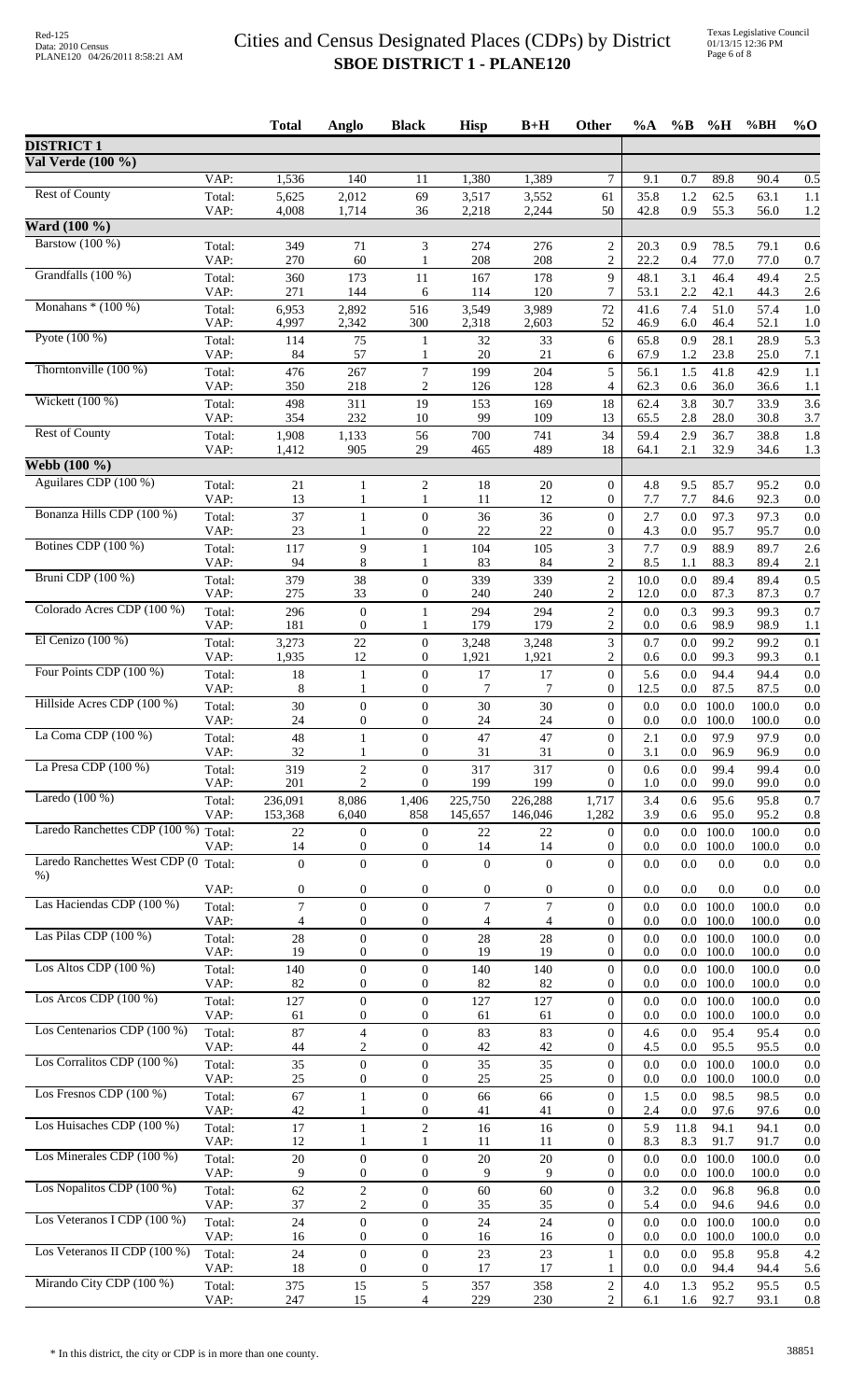|                                                 |                | <b>Total</b>            | Anglo                                | <b>Black</b>                         | <b>Hisp</b>             | $B+H$               | Other                            | %A           | $\%B$          | %H            | %BH            | $%$ <sup>O</sup> |
|-------------------------------------------------|----------------|-------------------------|--------------------------------------|--------------------------------------|-------------------------|---------------------|----------------------------------|--------------|----------------|---------------|----------------|------------------|
| <b>DISTRICT 1</b>                               |                |                         |                                      |                                      |                         |                     |                                  |              |                |               |                |                  |
| Webb (100 %)                                    |                |                         |                                      |                                      |                         |                     |                                  |              |                |               |                |                  |
| Oilton CDP (100 %)                              | Total:<br>VAP: | 353<br>238              | 8<br>8                               | 5<br>$\overline{2}$                  | 344<br>229              | 344<br>229          | $\mathbf{1}$<br>1                | 2.3<br>3.4   | 1.4<br>$0.8\,$ | 97.5<br>96.2  | 97.5<br>96.2   | 0.3<br>0.4       |
| Pueblo East CDP (0 %)                           | Total:         | $\mathbf{0}$            | $\overline{0}$                       | $\overline{0}$                       | $\theta$                | $\mathbf{0}$        | $\overline{0}$                   | 0.0          | 0.0            | 0.0           | 0.0            | 0.0              |
|                                                 | VAP:           | $\boldsymbol{0}$        | $\boldsymbol{0}$                     | $\boldsymbol{0}$                     | $\theta$                | $\boldsymbol{0}$    | 0                                | 0.0          | 0.0            | 0.0           | 0.0            | 0.0              |
| Pueblo Nuevo CDP (100 %)                        | Total:         | 521                     | 6                                    | 3                                    | 509                     | 509                 | 6                                | 1.2          | 0.6            | 97.7          | 97.7           | 1.2              |
| Ranchitos East CDP (100 %)                      | VAP:<br>Total: | 312<br>212              | 4<br>$\overline{0}$                  | $\mathbf{0}$<br>$\boldsymbol{0}$     | 305<br>212              | 305<br>212          | 3<br>$\overline{0}$              | 1.3<br>0.0   | 0.0<br>$0.0\,$ | 97.8<br>100.0 | 97.8<br>100.0  | 1.0<br>0.0       |
|                                                 | VAP:           | 126                     | $\boldsymbol{0}$                     | $\boldsymbol{0}$                     | 126                     | 126                 | 0                                | 0.0          | 0.0            | 100.0         | 100.0          | 0.0              |
| Ranchitos Las Lomas CDP (100<br>$%$ )           | Total:         | 266                     | 6                                    | $\mathbf{1}$                         | 259                     | 259                 | 1                                | 2.3          | 0.4            | 97.4          | 97.4           | 0.4              |
| Ranchos Penitas West CDP (100 Total:            | VAP:           | 181                     | 6                                    | 1                                    | 174                     | 174                 | 1                                | 3.3          | 0.6            | 96.1          | 96.1           | 0.6              |
| $%$ )                                           |                | 573                     | 5                                    | $\overline{c}$                       | 562                     | 564                 | $\overline{4}$                   | 0.9          | 0.3            | 98.1          | 98.4           | 0.7              |
|                                                 | VAP:           | 340                     | 5                                    | $\boldsymbol{0}$                     | 333                     | 333                 | $\overline{c}$                   | 1.5          | 0.0            | 97.9          | 97.9           | 0.6              |
| Rio Bravo (100 %)                               | Total:<br>VAP: | 4,794<br>2,912          | 44<br>28                             | 7<br>3                               | 4,741<br>2,876          | 4,744<br>2,878      | 6<br>6                           | 0.9<br>1.0   | 0.1<br>0.1     | 98.9<br>98.8  | 99.0<br>98.8   | 0.1<br>0.2       |
| San Carlos I CDP (100 %)                        | Total:         | 316                     | $\boldsymbol{0}$                     | $\boldsymbol{0}$                     | 316                     | 316                 | $\boldsymbol{0}$                 | 0.0          | $0.0\,$        | 100.0         | 100.0          | 0.0              |
|                                                 | VAP:           | 190                     | $\mathbf{0}$                         | $\boldsymbol{0}$                     | 190                     | 190                 | $\overline{0}$                   | 0.0          | 0.0            | 100.0         | 100.0          | 0.0              |
| San Carlos II CDP (100 %)                       | Total:<br>VAP: | 261<br>144              | $\boldsymbol{0}$<br>$\boldsymbol{0}$ | $\overline{4}$<br>$\mathbf{1}$       | 257<br>143              | 261<br>144          | $\overline{0}$<br>$\overline{0}$ | 0.0<br>0.0   | 1.5<br>0.7     | 98.5<br>99.3  | 100.0<br>100.0 | 0.0<br>0.0       |
| Sunset Acres CDP (100 %)                        | Total:         | 23                      | 3                                    | $\theta$                             | 20                      | 20                  | $\overline{0}$                   | 13.0         | 0.0            | 87.0          | 87.0           | 0.0              |
|                                                 | VAP:           | 19                      | 3                                    | $\boldsymbol{0}$                     | 16                      | 16                  | $\boldsymbol{0}$                 | 15.8         | 0.0            | 84.2          | 84.2           | 0.0              |
| <b>Tanquecitos South Acres CDP</b><br>$(100\%)$ | Total:         | 233                     | $\overline{2}$                       | $\mathbf{0}$                         | 231                     | 231                 | $\overline{0}$                   | 0.9          | 0.0            | 99.1          | 99.1           | 0.0              |
|                                                 | VAP:           | 146                     | 2                                    | $\boldsymbol{0}$                     | 144                     | 144                 | 0                                | 1.4          | 0.0            | 98.6          | 98.6           | 0.0              |
| Tanquecitos South Acres II CDP Total:           |                | 50                      | $\theta$                             | $\boldsymbol{0}$                     | 50                      | 50                  | $\overline{0}$                   | 0.0          | 0.0            | 100.0         | 100.0          | 0.0              |
| $(100\%)$                                       | VAP:           | 33                      | $\boldsymbol{0}$                     | $\boldsymbol{0}$                     | 33                      | 33                  | 0                                | 0.0          | 0.0            | 100.0         | 100.0          | 0.0              |
| Valle Verde CDP (0 %)                           | Total:         | $\overline{0}$          | $\overline{0}$                       | $\overline{0}$                       | $\overline{0}$          | $\mathbf{0}$        | $\overline{0}$                   | 0.0          | 0.0            | 0.0           | 0.0            | 0.0              |
|                                                 | VAP:           | $\mathbf{0}$            | $\mathbf{0}$                         | $\boldsymbol{0}$                     | $\theta$                | $\mathbf{0}$        | $\overline{0}$                   | 0.0          | 0.0            | 0.0           | 0.0            | 0.0              |
| <b>Rest of County</b>                           | Total:         | 1,038<br>721            | 87<br>78                             | $\ensuremath{\mathfrak{Z}}$<br>3     | 944<br>636              | 947<br>639          | $\overline{4}$<br>4              | 8.4<br>10.8  | 0.3<br>0.4     | 90.9<br>88.2  | 91.2           | 0.4              |
| Winkler $(100 \%)$                              | VAP:           |                         |                                      |                                      |                         |                     |                                  |              |                |               | 88.6           | 0.6              |
| Kermit (100 %)                                  | Total:         | 5,708                   | 2,129                                | 172                                  | 3,345                   | 3,473               | 106                              | 37.3         | 3.0            | 58.6          | 60.8           | 1.9              |
|                                                 | VAP:           | 3,982                   | 1,701                                | 101                                  | 2,130                   | 2,215               | 66                               | 42.7         | $2.5\,$        | 53.5          | 55.6           | 1.7              |
| Monahans $*(0\%)$                               | Total:         | $\boldsymbol{0}$        | $\boldsymbol{0}$                     | $\boldsymbol{0}$                     | $\boldsymbol{0}$        | $\mathbf{0}$        | $\boldsymbol{0}$                 | 0.0          | 0.0            | 0.0           | 0.0            | 0.0              |
| Wink (100 %)                                    | VAP:<br>Total: | $\boldsymbol{0}$<br>940 | $\boldsymbol{0}$<br>665              | $\boldsymbol{0}$<br>15               | $\boldsymbol{0}$<br>254 | $\mathbf{0}$<br>265 | $\overline{0}$<br>10             | 0.0<br>70.7  | 0.0<br>1.6     | 0.0<br>27.0   | 0.0<br>28.2    | 0.0<br>1.1       |
|                                                 | VAP:           | 657                     | 485                                  | 6                                    | 160                     | 165                 | 7                                | 73.8         | 0.9            | 24.4          | 25.1           | 1.1              |
| <b>Rest of County</b>                           | Total:         | 462                     | 230                                  | $\overline{4}$                       | 225                     | 229                 | 3                                | 49.8         | 0.9            | 48.7          | 49.6           | 0.6              |
| Zapata $(100\%$                                 | VAP:           | 362                     | 192                                  | $\overline{4}$                       | 163                     | 167                 | 3                                | 53.0         | 1.1            | 45.0          | 46.1           | 0.8              |
| Falcon Lake Estates CDP (100                    | Total:         | 1,036                   | 170                                  | 1                                    | 855                     | 855                 | 11                               | 16.4         | 0.1            | 82.5          | 82.5           | 1.1              |
| $%$ )                                           |                |                         |                                      |                                      |                         |                     |                                  |              |                |               |                |                  |
| Falcon Mesa CDP (100 %)                         | VAP:           | 645                     | 132                                  | 1                                    | 506                     | 506                 | 7                                | 20.5         | 0.2            | 78.4          | 78.4           | 1.1              |
|                                                 | Total:<br>VAP: | 405<br>299              | 145<br>145                           | $\overline{4}$<br>$\overline{4}$     | 247<br>145              | 249<br>147          | 11<br>7                          | 35.8<br>48.5 | 1.0<br>1.3     | 61.0<br>48.5  | 61.5<br>49.2   | 2.7<br>2.3       |
| Las Palmas CDP (100 %)                          | Total:         | 67                      | 21                                   | $\mathbf{1}$                         | 45                      | 45                  | $\mathbf{1}$                     | 31.3         | 1.5            | 67.2          | 67.2           | 1.5              |
| Lopeño CDP (100 %)                              | VAP:           | 51                      | 21                                   | 1                                    | 29                      | 29                  | 1                                | 41.2         | 2.0            | 56.9          | 56.9           | 2.0              |
|                                                 | Total:<br>VAP: | 174<br>111              | $\ensuremath{\mathfrak{Z}}$<br>2     | $\mathbf{1}$<br>1                    | 171<br>109              | 171<br>109          | $\boldsymbol{0}$<br>0            | 1.7<br>1.8   | 0.6<br>0.9     | 98.3<br>98.2  | 98.3<br>98.2   | 0.0<br>0.0       |
| Los Lobos CDP $(100\%)$                         | Total:         | 9                       | $\overline{9}$                       | $\boldsymbol{0}$                     | $\boldsymbol{0}$        | $\mathbf{0}$        | $\overline{0}$                   | 100.0        | 0.0            | 0.0           | 0.0            | 0.0              |
|                                                 | VAP:           | 9                       | 9                                    | $\boldsymbol{0}$                     | $\mathbf{0}$            | $\theta$            | $\boldsymbol{0}$                 | 100.0        | 0.0            | 0.0           | 0.0            | 0.0              |
| Medina CDP (100 %)                              | Total:<br>VAP: | 3,935<br>2,308          | 78<br>60                             | 13<br>5                              | 3,844<br>2,239          | 3,853<br>2,244      | 4<br>4                           | 2.0<br>2.6   | 0.3<br>0.2     | 97.7<br>97.0  | 97.9<br>97.2   | 0.1<br>0.2       |
| Morales-Sanchez CDP (100 %)                     | Total:         | 84                      | 6                                    | $\overline{0}$                       | 78                      | 78                  | $\overline{0}$                   | 7.1          | 0.0            | 92.9          | 92.9           | 0.0              |
|                                                 | VAP:           | 62                      | 4                                    | $\boldsymbol{0}$                     | 58                      | 58                  | $\boldsymbol{0}$                 | 6.5          | 0.0            | 93.5          | 93.5           | 0.0              |
| New Falcon CDP (100 %)                          | Total:         | 191                     | 3                                    | $\boldsymbol{0}$                     | 188                     | 188                 | $\overline{0}$                   | 1.6          | 0.0            | 98.4          | 98.4           | 0.0              |
| Ramireno CDP (100 %)                            | VAP:           | 145<br>35               | 3                                    | $\boldsymbol{0}$<br>$\boldsymbol{0}$ | 142<br>34               | 142<br>34           | 0<br>$\mathbf{0}$                | 2.1<br>2.9   | 0.0<br>0.0     | 97.9<br>97.1  | 97.9<br>97.1   | 0.0<br>0.0       |
|                                                 | Total:<br>VAP: | 26                      | 1                                    | $\boldsymbol{0}$                     | 25                      | 25                  | 0                                | 3.8          | 0.0            | 96.2          | 96.2           | 0.0              |
| San Ygnacio CDP (100 %)                         | Total:         | 667                     | 18                                   | $\mathbf{1}$                         | 646                     | 646                 | 3                                | 2.7          | 0.1            | 96.9          | 96.9           | 0.4              |
| Siesta Shores CDP (100 %)                       | VAP:           | 473                     | 15                                   |                                      | 455                     | 455                 | 3                                | 3.2          | 0.2            | 96.2          | 96.2           | 0.6              |
|                                                 | Total:<br>VAP: | 1,382<br>904            | 83<br>73                             | $\mathbf{2}$<br>$\boldsymbol{0}$     | 1,293<br>825            | 1,293<br>825        | 6<br>6                           | 6.0<br>8.1   | 0.1<br>0.0     | 93.6<br>91.3  | 93.6<br>91.3   | 0.4<br>0.7       |
| Zapata CDP (100 %)                              | Total:         | 5,089                   | 235                                  | $\mathbf{1}$                         | 4,834                   | 4,835               | 19                               | 4.6          | 0.0            | 95.0          | 95.0           | 0.4              |
|                                                 | VAP:           | 3,511                   | 207                                  | $\mathbf{1}$                         | 3,289                   | 3,290               | 14                               | 5.9          | 0.0            | 93.7          | 93.7           | 0.4              |
| <b>Rest of County</b>                           | Total:         | 944                     | 89                                   | $\mathbf{2}$                         | 849                     | 850                 | 5                                | 9.4          | 0.2            | 89.9          | 90.0           | 0.5              |
| Zavala $(100\%)$                                | VAP:           | 669                     | 76                                   | $\overline{c}$                       | 589                     | 590                 | 3                                | 11.4         | 0.3            | 88.0          | 88.2           | 0.4              |
| Amaya CDP (100 %)                               | Total:         | 93                      | $\boldsymbol{0}$                     | $\boldsymbol{0}$                     | 93                      | 93                  | $\overline{0}$                   | 0.0          |                | $0.0$ 100.0   | 100.0          | 0.0              |
|                                                 | VAP:           | 61                      | $\boldsymbol{0}$                     | $\boldsymbol{0}$                     | 61                      | 61                  | $\overline{0}$                   | 0.0          | $0.0\,$        | 100.0         | 100.0          | 0.0              |
| Batesville CDP (100 %)                          | Total:         | 1,068                   | 48                                   | $\overline{4}$                       | 1,018                   | 1,018               | $\overline{c}$                   | 4.5          | 0.4            | 95.3          | 95.3           | 0.2              |